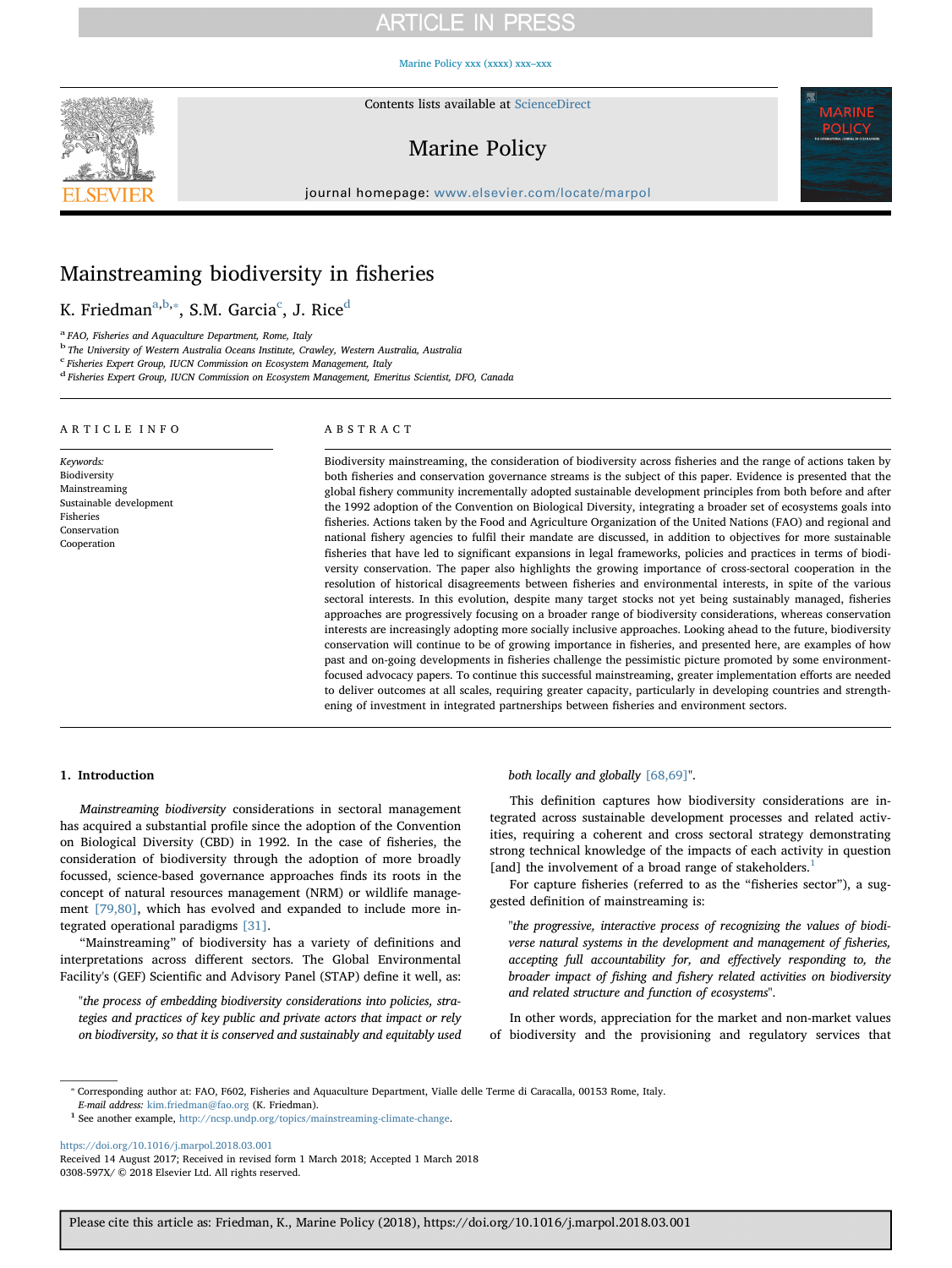ecosystems provide, while having accountability for the full footprint of fishing and fishery related activities.

In this paper, it is argued that the consideration of biodiversity in fisheries has been progressing, at both the global and local scales, because i) the fisheries sector and its practitioners are embracing a broader range of ecological considerations across their core work; ii) the "environment sector" (conservation biology, environmental and wildlife-focused initiatives and conventions) is advocating greater biodiversity considerations into fisheries policies and practices effectively, or iii) a combination of both, when the two sectors work collaboratively. What is clear is that a cross-sectoral recognition of its purpose is fundamental to progress in biodiversity mainstreaming. Such recognition benefits from fundamental similarities in the strategic visions of each; two of the three goals of CBD for biodiversity are "conservation" and "sustainable use", $^2$  $^2$  whereas in the fisheries sector "resource conservation" and "responsible fisheries" (leading to "sustainable use") are key goals [\[64\]](#page-10-3). The overlap is obvious.

The mainstreaming of biodiversity in agriculture, fisheries, forestry and tourism was the overall conference theme at the 2016 United Nations Biodiversity Conference [\[118\]](#page-11-0). In many of its events the view of mainstreaming was presented as a new and deliberate process taken by sectoral governance actors, with the intent of integrating biodiversity considerations directly into their operational paradigms. In this paper a contrasting view for fisheries is presented, in that mainstreaming be appropriately viewed as an outcome of long-term shifts in policies and practices. Ultimately, many paradigm shifts in fisheries have occurred over time, delivering long-term convergence towards biodiversity mainstreaming - the environment sector's desired outcome.

In this paper the problems and challenges facing fisheries are not disregarded [\[40\],](#page-10-4) however the journey of biodiversity consideration across the fisheries sector is the main focus, its successes, on-going deficiencies and gaps. The authors also suggest further work that is needed to deliver full coherent legal frameworks, policies and practices across the fisheries and environment sectors, with relevant examples provided, including suggestions to further strengthen cross-sectoral collaboration in mainstreaming.

## 2. Background

The use of the term "biodiversity" in fisheries broadens the sector's perspective beyond the resources available for harvesting so as to include all parts of nature including components not intentionally harvested, but potentially contributing to ecosystem structure and function [\[12,94\].](#page-9-0) Both the concepts of biodiversity and ecosystem structure and function have evolved in the last century of ecology and resource management. Historically, the term "ecosystem" was only introduced in 1935 [\[133\]](#page-11-1) and the concept of "biodiversity" was not yet in common use in the 1980's [\[47\]](#page-10-5). However, the diversity of life has received burgeoning attention across the environment and fisheries sectors, as society has gained a more sophisticated understanding of the scope, value and vulnerability of biodiversity and the complex interconnectivity of natural systems [\[5,6,26,88,98\].](#page-9-1)

In all resource management this broadening of focus received growing consideration after the Second World War, and was again strengthened in the 1980s through the adoption of the World Conservation Strategy (WCS, [\[74\]](#page-10-6)). The outcomes of the 1992 United Nations Conference on Environment and Development (UNCED), and its Agenda 21 further increased demand for conservation of biodiversity and resulted in the opening for signature in mid-1992 of the Convention on Biodiversity (CBD) that came into force at the end of 1993. The CBD which now has 196 Members (Parties) strengthened the policy framework and implementation capacity for i) the conservation of biological diversity (or biodiversity); ii) the sustainable use of its components; and

iii) the fair and equitable sharing of benefits arising from genetic resources.

The concept of "sustainable development" moved quickly after the WCS, to be enshrined in the report of the World Commission on Environment and Development (Brundtland Commission 1983–1987), that re-defined the societal view of development, accounting for the need to maintain "the ability of future generations to meet their own needs" when considering a development agenda [\[127,130\].](#page-11-2) The provisions of the World Summit on Sustainable Development in 2002<sup>[3](#page-1-1)</sup> presented a more integrated approach to development and sustainable natural resource management, recognizing the need to i) maintain essential ecological processes and life support systems, ii) preserve genetic diversity and iii) ensure the sustainable utilization of species and ecosystems.

This broadening of focus was occurring in the marine realm as well as terrestrially [\[51,52,90,92,113\]](#page-10-7). Growing interest in sustainable development, and the need for greater guidance in the exploitation of resources in contrast to the "freedom of-the-seas doctrine", resulted in the adoption of a binding UN treaty, the 1982 Law of the Sea Convention (LOSC). This treaty held instructions on "the exploitation re-gime"<sup>[4](#page-1-2)</sup> and, to a lesser extent, "protection of the marine environment",<sup>[5](#page-1-3)</sup> including provisions that showed due regard for both target species in fisheries and associated and dependent species that together are key parts of marine biodiversity.

The impetus from UNCED and CBD for greater consideration of biodiversity was felt in the management of all sectors depending or impacting living resources, directly or indirectly [\[78\]](#page-10-8). The environment sector's objective of mainstreaming biodiversity across economic development sectors was embodied in hundreds of projects supported from the late 1990s onwards by the Global Environment Facility (GEF). These projects were most numerous in agriculture and forestry [\[68\]](#page-10-2), although all use sectors received some attention across scores of countries.

Biodiversity impacts were already a focus for fisheries prior to the 1980s [\[64\],](#page-10-3) as reports on the effects of differing gears, bycatch, habitat impacts and the perturbations of trophic relationships on the ecosystem accumulated in sector literature [\[71,113\]](#page-10-9). Although they did not refer to the mainstreaming of biodiversity considerations initially, FAO, the UN agency with competence for fisheries, together with many leading States, increased their focus on the environmental goals for sustainable fishery development: this is evident in the seminal Code of Conduct for Responsible Fisheries (CCRF, [\[27\]\)](#page-10-10) that provides guidance on principles and standards on management and conservation of marine life and the aquatic environment.

The CCRF highlights the need for protection (and/or rehabilitation) of not only target species (Articles 6.3. 7.1.8, 7.2) but also non-target, associated or dependent species and habitats (Articles 6.2, 6.8, 8.7, 8.8, 8.11) including on the monitoring, use and sharing of scientific information (Articles 6.4, 7.1, 7.4, 8.1, 12.4). The CCRF sets fisheries in a broader context in respect to management and conservation frameworks (Articles 6.9, 7.1, 7.3, 9.3, 10, 11), urges application of the precautionary principle (Article 6.5, 7.5), the use of selective fishing gears (Article 6.6, 7.6, 8.5) and the minimizing of waste, discards, ghost-fishing and bycatch (Articles 6.7, 7.2, 7.5, 7.6 and 8.5). Illustrative of the broad focus of the CCRF, Article 7.2.3 examines fisheries activity in the context of ecosystems:

".…..and species belonging to the same ecosystem or associated with or dependent upon the target stocks, and assess the relationship among the populations in the ecosystem".

<span id="page-1-1"></span><sup>3</sup> World Summit on Sustainable Development (WSSD). [https://](https://sustainabledevelopment.un.org/milesstones/wssd) [sustainabledevelopment.un.org/milesstones/wssd.](https://sustainabledevelopment.un.org/milesstones/wssd) <sup>4</sup> conservation and management of living marine resources.

<span id="page-1-2"></span>

<span id="page-1-3"></span> $^{\textbf{5}}$  [http://www.un.org/depts/los/convention\\_agreements/convention\\_historical\\_](http://www.un.org/depts/los/convention_agreements/convention_historical_perspective.htm) [perspective.htm.](http://www.un.org/depts/los/convention_agreements/convention_historical_perspective.htm)

<span id="page-1-0"></span><sup>2</sup> <https://www.cbd.int/2011>–2020/about/goals.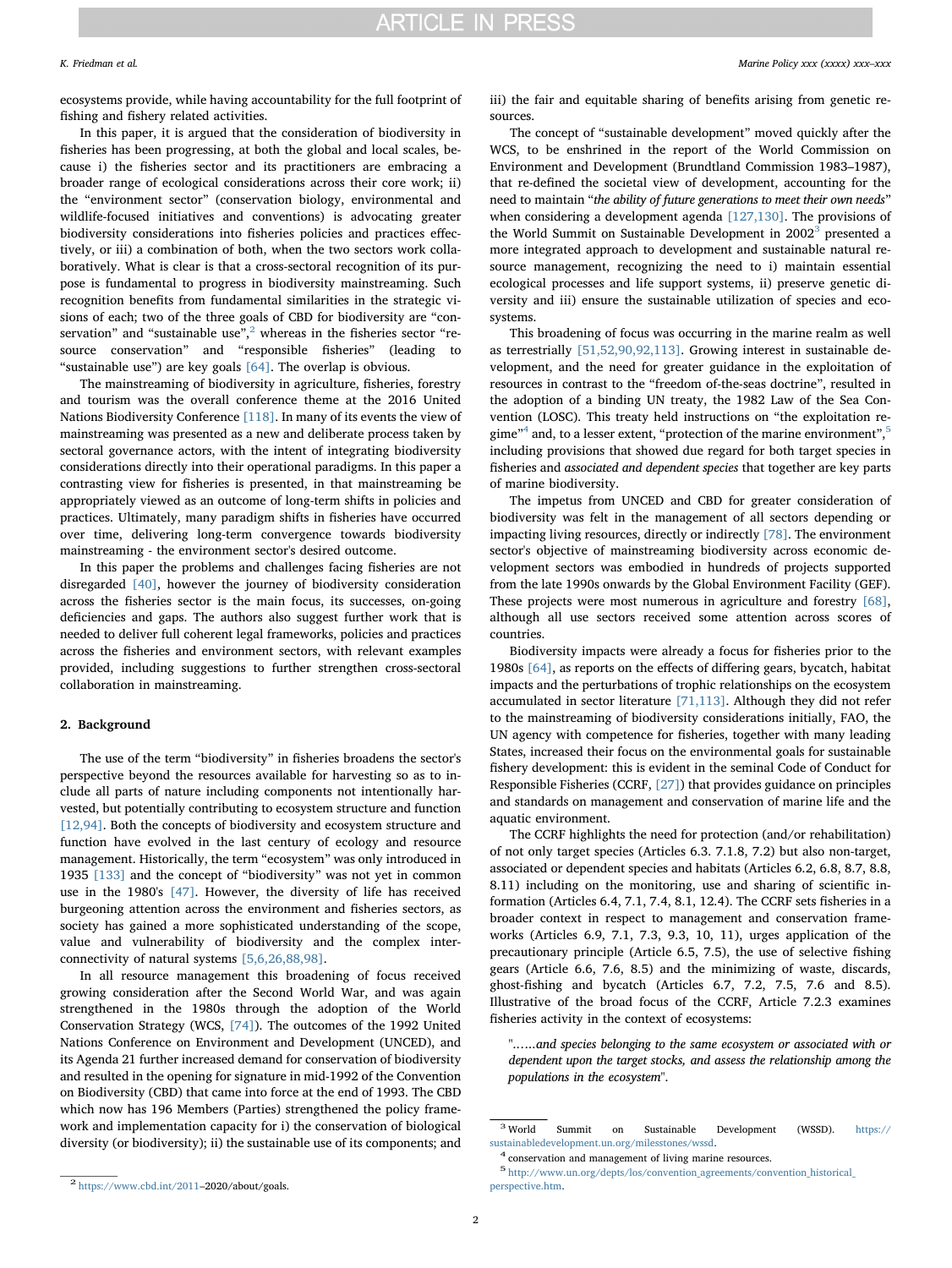## <span id="page-2-0"></span>Table 1

A selection of FAO-based initiatives and guidance on fisheries that support the CCRF and highlight the consideration of biodiversity across fisheries<sup>[a](#page-2-1)</sup>.

| <b>Issue and action</b>                                                                            | Date         |
|----------------------------------------------------------------------------------------------------|--------------|
| Instruments, guidelines and international plans of action <sup>b</sup>                             |              |
| • Code of Conduct for Responsible Fisheries (CCRF)                                                 | 1995         |
| • Technical guidelines for responsible fisheries                                                   | 1995         |
| • Precautionary approach to fishery management and species introductions <sup>c</sup>              | 1995         |
| • Integration of fisheries into coastal area management                                            | 1996         |
| • Guidelines: Integrated management of agriculture, forestry and fisheries [117]                   | 1998         |
| • Indicators for sustainable development of marine capture fisheries                               | 1999         |
| • IPOA Sharks (1999). Conservation and Management of Sharks (2000)                                 | 1999         |
| • IPOA Turtles - Guidelines to reduce sea turtle mortality in fishing operations                   | 1999 start   |
| • IPOA Seabirds - Guidelines to reduce incidental catch of seabirds in longline fisheries          | 1999         |
| • IPOA IUU Fishing                                                                                 | 2001         |
| • Ecosystem Approach to Fisheries EAF (Toolbox; Net) <sup>d</sup> . Ecosystem Modelling (2008)     | 2002         |
| • Alien Species in Fisheries (2003). Freshwater Invasive (2013)                                    | 2003         |
| • Int. Guidelines for the ecolabelling of fish and fishery products from marine capture fisheries  | 2005         |
| • Guidelines for the management of deep-sea fisheries in the high seas                             | 2008         |
| • Genetic resource management in aquaculture                                                       | 2008         |
| • Guidelines to reduce sea turtle mortality in fishing operations                                  | 2009         |
| • Ecolabelling of fish and fishery products from marine capture fisheries                          | 2009         |
| • Deep-sea fisheries in the high seas                                                              | 2009         |
| • Ecosystem approach to aquaculture                                                                | 2010         |
| • Guidelines on Bycatch Management and Reduction of Discards                                       | 2011         |
| • Guidelines on Marine Protected Areas and Fisheries                                               | 2011         |
| • Strategy for fisheries, aquaculture and climate change                                           | 2012         |
| • Guidelines on gear marking, reporting, recovery of ALDFG (draft)                                 | 2016         |
| Information, data systems and networks                                                             |              |
| • FAO Capture Production Statistics <sup>e</sup> . FIRMS <sup>f</sup> (both updated annually)      | 1950 start   |
| • Species List ASFIS <sup>8</sup> , Species Identification <sup>h</sup> iMarine AppliFish + BiOnym | 1970's start |
| • FAO SOFIA reporting on progress and trends in fisheries (biennial)                               | 1994         |
| • Database on introduced aquatic species (DIAS <sup>1</sup> )                                      | 2000         |
| • Fisheries and aquaculture fact sheets and geospatial products                                    | 2000 start   |
| • Expert panel advice on determination of threatened species status (triennial)                    | 2004         |
| • FAO review on the implications of climate change for fisheries and aquaculture                   | 2009         |
| • Country questionnaire on implementation of CCCRF (biennially)                                    | 2011         |
| $\bullet$ Vulnerable marine ecosystems database <sup>k</sup> , iMarine MPA information system      | 2014, 2017   |
| $\bullet$ Sharks measures database <sup>1</sup>                                                    | 2015         |
| • Vulnerable marine ecosystems: Processes and practices in the high seas                           | 2016         |
| $\bullet$ FAO state of the world's aquatic genetic resources <sup>m</sup>                          | 2017         |
| Technical assistance and capacity development through field programs                               |              |
| • Fridtjof Nansen Program <sup>n</sup> (1975); EAF-Nansen Project (2006)                           | 1970's       |
| • Large Marine Ecosystem (LME) <sup>o</sup> and Inland aquatic ecosystems projects                 | 2009, 2014   |
|                                                                                                    |              |

<span id="page-2-1"></span><sup>a</sup> Also see, http://www.fao.org/fi[shery/publications/technical-guidelines/en](http://www.fao.org/fishery/publications/technical-guidelines/en) and FAO's tools and guidance to assist implementation of the CBD and the Strategic Plan for Biodiversity 2011–2020, [www.fao.org/3/a-i4811e.pdf.](http://www.fao.org/3/a-i4811e.pdf)

<span id="page-2-2"></span><sup>b</sup> http://www.fao.org/fi[shery/publications/technical-guidelines/en](http://www.fao.org/fishery/publications/technical-guidelines/en) and http://www.fao.org/fi[shery/publications/international-guidelines/](http://www.fao.org/fishery/publications/international-guidelines/en) [en.](http://www.fao.org/fishery/publications/international-guidelines/en)

<span id="page-2-3"></span><sup>c</sup> [http://www.fao.org/docrep/003/w3592e/w3592e07.htm,](http://www.fao.org/docrep/003/w3592e/w3592e07.htm) also see Mace and Gabriel, 1999.

<span id="page-2-4"></span><sup>d</sup> Toolbox approach http://www.fao.org/fi[shery/eaf-net/toolbox/en](http://www.fao.org/fishery/eaf-net/toolbox/en); the EAF Net www.fao.org/fi[shery/eaf-net/en](http://www.fao.org/fishery/eaf-net/en).

<span id="page-2-5"></span><sup>e</sup> [http://www.fao.org/](http://www.fao.org/fishery/statistics/en)fishery/statistics/en.

- <span id="page-2-6"></span><sup>f</sup> http://fi[rms.fao.org/](http://firms.fao.org/firms/en)firms/en.
- <span id="page-2-7"></span><sup>g</sup> [http://www.fao.org/](http://www.fao.org/fishery/collection/asfis/en)fishery/collection/asfis/en.
- <span id="page-2-8"></span> $^{\rm h}$ [http://www.fao.org/](http://www.fao.org/fishery/fishfinder/en)fishery/fishfinder/en.
- <span id="page-2-9"></span><sup>i</sup> [http://www.fao.org/](http://www.fao.org/fishery/dias/en)fishery/dias/en.
- <span id="page-2-10"></span><sup>j</sup> http://www.fao.org/fishery/cites-fi[sheries/ExpertAdvisoryPanel/en.](http://www.fao.org/fishery/cites-fisheries/ExpertAdvisoryPanel/en)
- <span id="page-2-11"></span> $^{\bf k}$ [http://www.fao.org/in-action/vulnerable-marine-ecosystems/en/.](http://www.fao.org/in-action/vulnerable-marine-ecosystems/en/)
- <span id="page-2-12"></span><sup>l</sup> <http://www.fao.org/ipoa-sharks/database-of-measures/en/>.
- 
- <span id="page-2-13"></span><sup>m</sup> http://www.fao.org/fi[shery/AquaticGeneticResources/en](http://www.fao.org/fishery/AquaticGeneticResources/en).
- <span id="page-2-14"></span><sup>n</sup> [http://www.fao.org/in-action/eaf-nansen/en.](http://www.fao.org/in-action/eaf-nansen/en)
- <span id="page-2-15"></span><sup>o</sup> For example [www.boblme.org/](http://www.boblme.org/) or [www.fao.org/in-action/canary-current-lme/en/.](http://www.fao.org/in-action/canary-current-lme/en/)

Subsequent FAO publications offer guidelines on sustainable indicators, precautionary and ecosystem approaches, all of which directly contributed to the greater inclusion of a biodiversity focus in fisheries policy and management ([\[4,75,119\]](#page-9-2) see [Table 1\)](#page-2-0).

The efforts by fisheries authorities were complemented by comparable efforts from several IGOs and ENGOs in the environment sector, including the United Nations Environment Programme (UNEP), the International Union for Conservation of Nature (IUCN), CBD, and the Convention on International Trade in Endangered Species of Wild Fauna and Flora (CITES). In that parallel process, the environment and wildlife conservation authorities and advocacy groups promoted a

diverse array of policy positions related to overfishing, vulnerable and protected species, bycatch and discards, destructive fishing practices, impact on habitats, illegal fishing, trade-related threats etc., calling for the improved management and conservation of fisheries, and an expanded use of tools to further these aims, such as marine protected areas and trade controls.

International law does not require fishery governance actors to adopt each and every measure advocated by the full range of specialized environmental interests to demonstrate sectoral mainstreaming of biodiversity considerations [\[109,110,127\].](#page-11-3) However, national fishery authorities are legally bound to meeting conservation standards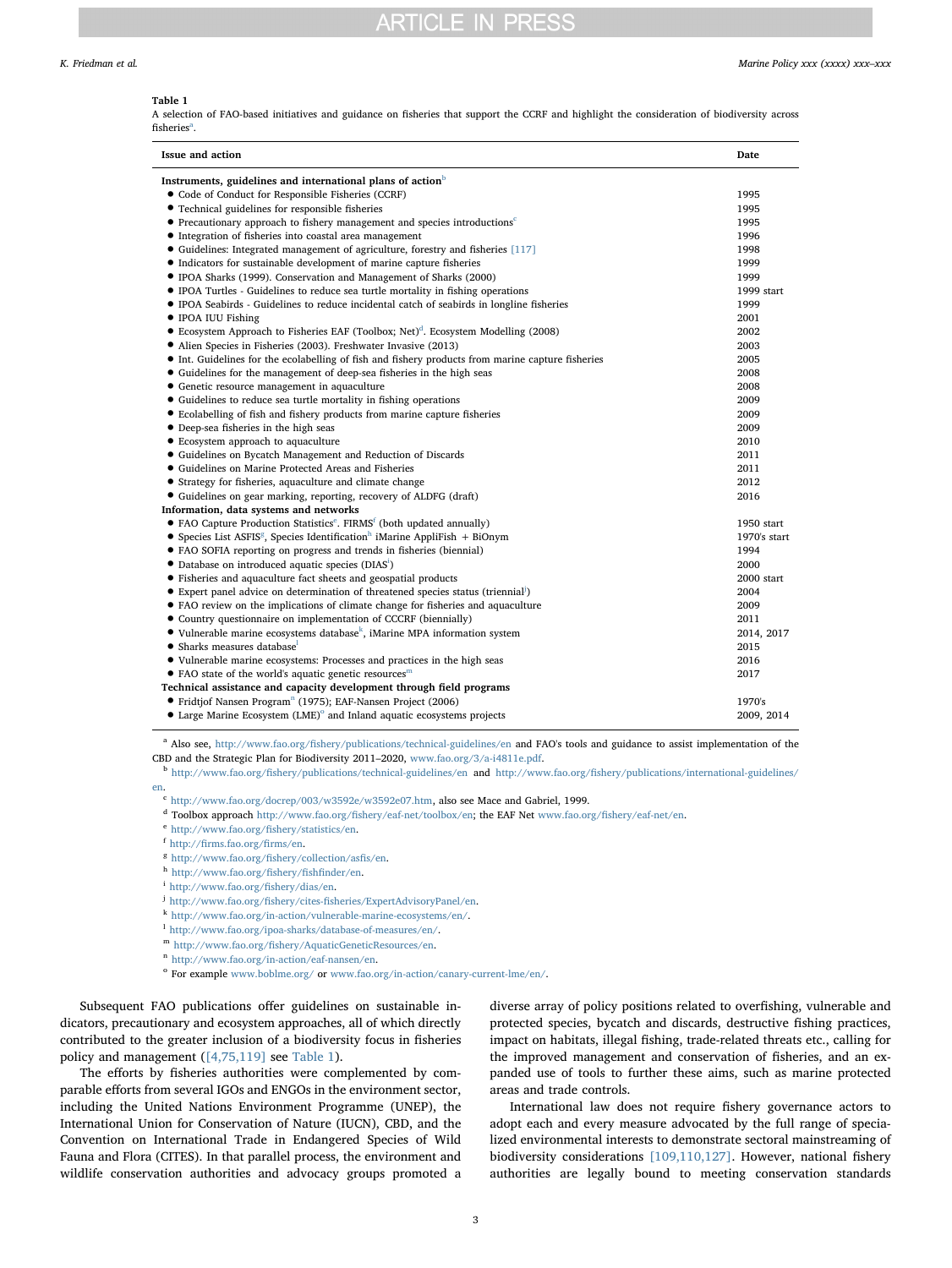articulated within the LOSC and later instruments, and interpretation of these instruments were influenced by developing global understanding of biodiversity, its value and the emergent societal norms, as articulated in the policies of competent international organizations such as the CBD [\[53\]](#page-10-11).

Conversely, conservation advocates are increasingly expected to recognise and accommodate people as an integral part of the environment and, as part and parcel of the natural world, to accept the use of biodiversity as long as it is sustainable [\[13,23,120\].](#page-9-3) Signs of such shifts are apparent as the environment sector adapts approaches that exclude people to "protect" nature, to approaches that protect people and nature, with better recognition of the value of community participation in the management of human pressures [\[84,127\]](#page-11-5).

## <span id="page-3-7"></span>3. The CBD, its strategic plan and Aichi Targets

The CBD and its Cartagena and Nagoya Protocols are the principal global instruments on the conservation of biodiversity. At its tenth meeting in 2010, the Conference of the Parties (COP) to the Convention adopted the Strategic Plan for Biodiversity 2011–2020 along with timebound biodiversity targets, collectively known as the 'Aichi Biodiversity Targets'. [6](#page-3-0) These targets aim to directly address the underlying causes of biodiversity loss, reduce the direct pressures on biodiversity, improve the status of biodiversity by safeguarding ecosystems, species and genetic diversity, enhance the benefits to all from biodiversity and ecosystem services, and enhance implementation through participatory planning, knowledge management and capacity building.

Several of these Aichi Targets are relevant for fisheries; Target 1) raising awareness on biodiversity value and sustainable use; T2) integrating these values in development and poverty reduction; T3) eliminating subsidies, minimizing impacts and providing incentives; T4) planning for sustainable production within safe limits; T11) integrating MPA networks and other effective area-based measures; T12) preventing extinction and T18) integrating traditional knowledge in fully participative governance. However, T6 focusses primarily on fisheries and encapsulates practically all related societal expectations (see below).

Targets 6 and its parallel, Target 7 for agriculture, forestry and aquaculture are of particular relevance to mainstreaming in commercial sectors which make use of, or otherwise impact biodiversity. These were commitments, adopted by consensus of Parties to the CBD, $<sup>7</sup>$  $<sup>7</sup>$  $<sup>7</sup>$  that</sup> can be taken as international norms for conservation and sustainable use of biodiversity. The term "mainstreaming" is not present in Targets 6 and 7, nor was it dominant in the negotiations. Nevertheless achievement of these targets by the relevant economic sectors would constitute meeting the international norms set by CBD, thus represent mainstreaming biodiversity in those sectors.

Targets 6 and 7 differ conspicuously in their level of detail. Target 7 ("By 2020 areas under agriculture, aquaculture and forestry are managed sustainably, ensuring conservation of biodiversity") describes only a highlevel outcome for biodiversity, without specifying norms for how such management would be 'sustainable' or 'conserve biodiversity', and requires substantial interpretation to be operational and verifiable. This is in spite of the clearly articulated impacts of these sectors on biodiversity  $([21, 102]$ ; FAO<sup>[8](#page-3-2)</sup>).

By contrast Target 6 is more exhaustive<sup>[9](#page-3-3)</sup>:

By 2020 all fish and invertebrate stocks and aquatic plants are managed and harvested sustainably, legally and applying ecosystem based approaches, so that:

- i. overfishing is avoided;
- ii. recovery plans and measures are in place for all depleted species;
- iii. fisheries have no significant adverse impacts on threatened species and vulnerable ecosystems; and
- iv. the impacts of fisheries on stocks, species and ecosystems are within safe ecological limits.

Both Targets include a reference to sustainability of harvests in the introduction, however, for Target 6 there is also a specific focus on the "legality" of harvests that addresses the desire to eliminate illegal fisheries. A reference is also included to the "ecosystem-based approach", a well-established concept in global policy on conservation and sustainable use, $10$  but much like legality, one not explicitly referenced in the target for terrestrial biodiversity use. Moreover, the fishery target not just requires "sustainability", but specifies four outcomes to be achieved for fishery to be considered sustainable.

Point (i) covers the impact on target species, for which 'overfishing is avoided'. In this case, well established technical standards for "overfishing" and rebuilding of target species exist, $11$  developed and refined by fisheries authorities since the early 1900s. $^{12}$  $^{12}$  $^{12}$ 

Point (ii) outlines conditions for target stocks that have been overfished. The phrasing employed acknowledges that complete rebuilding may take a number of years (i.e. not achieved by 2020) but requires that plans are not just 'developed' (initial phrasing during negotiation of the target), but also "in place", i.e. actively implemented.

Despite markedly lower losses of marine biodiversity when compared to the terrestrial equivalent [\[86,103\],](#page-11-6) the impacts of fisheries on species at risk and special habitats were explicitly addressed in point (iii), a concern present in conservation biology for some time [\[85,106\]](#page-11-7). The expression "no significant adverse impacts" was explicitly used to ensure consistency in international standards across documents, and links to the more extensive provisions for protection of vulnerable marine ecosystems in United Nations General Assembly (UNGA) Resolution 61/105.

The final component, point (iv), extends from individual stocks to aggregate impacts of all fisheries on species, ecosystem structure and function. The requirement of impacts to be 'within safe biological limits' was chosen because the standard was also already well established in both fisheries [\[33\]](#page-10-12) and the environment sectors [\[96\]](#page-11-8), and is considered operational.

The subcomponents of Aichi Target 6, were developed and adopted by countries without much controversy. The "Friends of the Chair" group developing Aichi 6 Target comprised Delegates from all six inhabited continents, with observers representing both fisheries' interests and ENGOs. Achieving consensus in the formulation of Target 6 required only four hours, with most time spent organizing the subcomponents of the target into the groupings (reflected in the bulleted phrases in the previous sections) and matching the precise language to other agreements. At no time did "fishery-friendly countries" or FAO or RFB observers raise concerns, and the Plenary approved the draft target

<span id="page-3-5"></span><span id="page-3-4"></span> $^{10}$  [https://www.cbd.int/ecosystem.](https://www.cbd.int/ecosystem)  $^{11}$  The LOSC does not use the term overfishing. However, it requires that target stocks  $^{11}$ be maintained at levels which can produce the maximum sustainable yield [MSY], as qualified by relevant environmental and economic factors, etc. (Article 61.3). For associated and dependent species, it requires maintaining or restoring populations of associated or dependent species above levels at which their reproduction may become seriously threatened (Article 61.4). Fishing harder than required to be and stay at these levels is "overfishing". A stock that has been reduced below these levels is "overfished" whether the fishing pressure is still excessive or not.

Finally, "overfishing" was defined as a rate or level of fishing mortality that jeopardizes the capacity of a fishery to produce the maximum sustainable yield on a continuing basis. [Sustainable Fisheries Act, 16 U.S.C. §§1801–1882 (1996)]. https://defi[nitions.uslegal.](https://definitions.uslegal.com/o/overfishing/)

<span id="page-3-1"></span>

<span id="page-3-0"></span> $^{\sf 6}$ <https://www.cbd.int/cop10/>. 7 At the same time, States took other compatible provisions, in IMO, FAO, IAEA, etc.  $^{\sf 8}$ http://www.fao.org/forestry/environment/en/.

<span id="page-3-2"></span>

<span id="page-3-3"></span> $^9$  Formatting (bullet points) added for ease of reference within this manuscript, but wording is unaltered from the COP decision.

<span id="page-3-6"></span> $12$  Depending on the particular country, "overfishing" is defined as a situation in which the stock biomass is below the benchmark, fishing pressure is above the benchmark, or both. The benchmark referred to is either the MSY level (as in the LOSC) or the minimum safe biomass level, below which reproduction is threatened.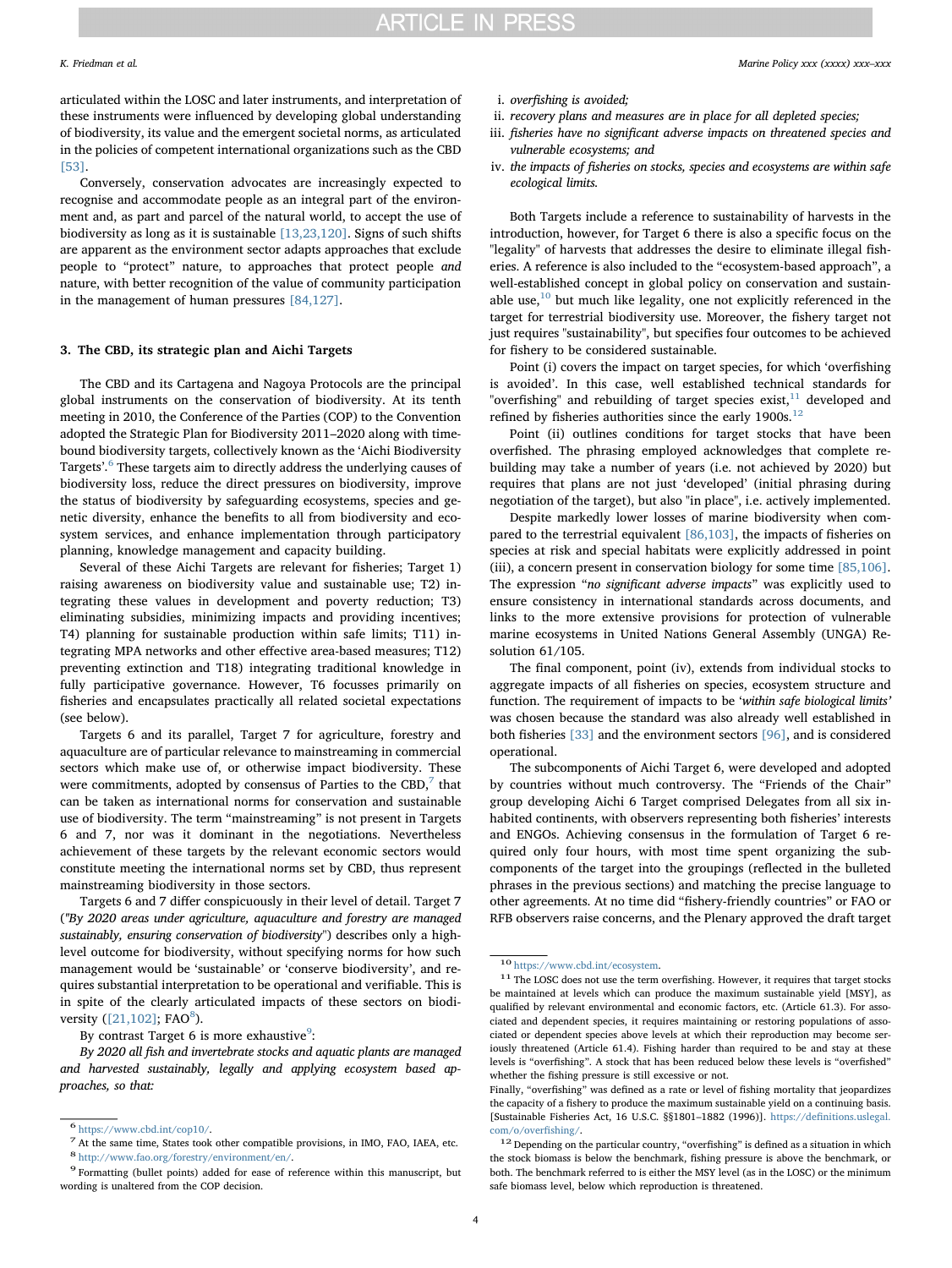with little debate, suggesting an overall coherence in global thinking (including that of fisheries stakeholders).

Taken together, the Target 6 provisions spell out exactly the standards that the Parties to the CBD expect of fisheries. The adoption of Aichi Target 6 (and more recently Sustainable Development Goal 14) reflects that global societal expectation and commitment to the conservation of biodiversity in sectoral management is well accepted.

# <span id="page-4-8"></span>4. Fishery and FAO consideration of biodiversity in global fisheries

As a marine sector both dependent on biodiversity as a resource and impacting it directly and indirectly through harvesting practices, the consideration of biodiversity in fisheries policies and management measures is highly relevant to its conservation and sustainable use. At the global scale the UNGA addresses both fisheries and marine conservation issues through its resolutions on Sustainable Fisheries, and on Oceans and the Law of the Sea. FAO, with mandates for providing its 194 member countries and RFBs with guidance on responsible fisheries management, promoting a food secure world and productive, sustainable and economically viable fisheries, $13$  has led evolving efforts to develop and promote the enabling policy and regulatory framework for sustainable development of fisheries.

To deliver its mandate, FAO recurrently monitors the evolution of fisheries (for example, through the FStatJ, $^{14}$  $^{14}$  $^{14}$  FIGIS<sup>15</sup> and FIRMS<sup>[16](#page-4-3)</sup> systems) and reports on capture production, culture and trade of living resources through 'The State of World Fisheries and Aquaculture' [\[40\]](#page-10-4), and issues related to Aquatic Genetic Resources [\[66\]](#page-10-13). FAO works through the Regional Fishery Body Secretariats' Network (RSN), its 11 Regional Fishery Bodies (RFBs) established under either Articles VI or XIV of the FAO Constitution, in addition to approximately 50 RFBs (including Regional Fisheries Management Organizations, RFMOs) around the world to support its activities, publish research, and raise awareness on a diverse range of fisheries issues.

FAO's consideration of biodiversity has been addressed to an increasing extent since the British Government convened the final of three international conferences on overfishing [\[90\].](#page-11-9) As biodiversity conservation norms were elaborated in LOSC, WSSD, UNCED and the CBD, the FAO Committee on Fisheries (COFI) was the primary forum for response and guidance. By the time that the overarching CCRF was adopted in the mid-1990s, biodiversity concerns were explicitly included in provision 12/10, which specifies:

"States should carry out studies on the selectivity of fishing gear, the environmental impact of fishing gear on target species and on the behaviour of target and non-target species in relation to such fishing gear as an aid for management decisions and with a view to minimizing nonutilized catches as well as safeguarding the biodiversity of ecosystems and the aquatic habitat".

Following the adoption of the CCRF, the 2001 Reykjavik Declaration [\[32\]](#page-10-14) laid the foundations for a broad 'Ecosystem Approach to Fisheries' (EAF) within national fisheries departments and RFBs (in areas within and beyond national jurisdictions). The EAF built on past fisheries management paradigms, amalgamating the emerging paradigm of ecosystem management with conventional fisheries management [\[31\]](#page-10-1). This commitment, in turn prompted COFI to request extra work on assisting the delivery of provisions found in the CCRF concerned with fisheries impacts on the ecosystem – and hence on biodiversity (see [Table 1](#page-2-0)) – more fully.

Adopted in 2001 the EAF:

"strives to balance diverse societal objectives, by taking into account the knowledge and uncertainties about biotic, abiotic and human components of ecosystems and their interactions and applying an integrated approach to fisheries within ecologically meaningful boundaries [\[31,32\]](#page-10-1)".

The EAF therefore explicitly recognizes the complex and dynamic connections between fisheries and the broader ecosystem.<sup>[17](#page-4-4)</sup> Its language about fisheries addressing the multiplicity of societal needs, without jeopardising the options for future generations to benefit equally from marine ecosystems [\[7,8,55,72\]](#page-10-15), is similar to the language used in UNCED and WSSD.

Delivery of ecosystem-based principles has been achieved through incremental adaptive approaches, at scales from global to local [\[75\]](#page-10-16). FAO and others independently contributed to implementation with tools and instruments such as indicators of sustainability  $[2,43,54]$ , the precautionary approach [\[50\]](#page-10-17) and guidance on destructive fishing practices ([Table 1](#page-2-0)).[18](#page-4-5) Progress in the degree of uptake and integration of such global agreements, activities and tools across national and regional policy and legal frames and mandates have varied greatly depending on local conditions and the level of political support [\[75,127\]](#page-11-2).

While there is recognition that many target stocks continue to decline, especially in developing countries with weak capacity for assessment and monitoring, control and surveillance [\[40\],](#page-10-4) many developed (e.g. Norway, Iceland, USA, UK, Australia) and developing nations (e.g. South Africa, Mozambique, Mauritius, Cameroon), $19$  have aug-mented their national laws and sectoral policies<sup>[20](#page-4-7)</sup> expanding ecosystem considerations in fisheries management [\[43,65,129\].](#page-10-18) These approaches are being more broadly adopted as capacity is developed, resources are secured and such considerations receive political support [\[37,67,99](#page-10-19)–101,121].

A self-assessment for measuring implementation of EAF, conducted by the EAF Nansen Project across 13 countries in the Fishery Committee for the Eastern Central Atlantic South area (i.e. all the countries in West and Central Africa from Sierra Leone in the north to the Democratic Republic of Congo) recorded its lowest score, 30 percent, against the standard of "the managing authority having a good understanding of the ecosystem impacts of fisheries", whilst the highest score was recorded against "the managing authority having transparent and participatory management structures in participatory processes" [\[38\]](#page-10-20). In countries bordering both the African Atlantic and Indian oceans within the ambit of the EAF Nansen Project, performances scores ranging from 30 percent to 70 percent of the standards, for measuring a baseline for implementation of EAF.

Analogous policy changes are seen across areas beyond national jurisdiction, where the UNGA has adopted a series of resolutions, beginning with Resolution 59/25 in 2004, which called on high seas fishing nations and RFMOs to take urgent action to protect vulnerable marine ecosystems (VMEs) from destructive fishing practices [\[128\]](#page-11-10). Following the adoption of UNGA resolution 61/105 in 2006, and the

<span id="page-4-0"></span><sup>13</sup> Information delivery, provision of neutral fora, policy advice, establishment of methodologies for development and adaptation, technology transfer, development and strengthening of human resources and institutions, and technical assistance. 14 http://www.fao.org/fi[shery/statistics/software/](http://www.fao.org/fishery/statistics/software/fishstatj/en)fishstatj/en. 15 Fisheries Global Information System. 16 Fishery Resources Monitoring System.

<span id="page-4-2"></span><span id="page-4-1"></span>

<span id="page-4-3"></span>

<span id="page-4-4"></span><sup>&</sup>lt;sup>17</sup> It can be noted that the EAF Guidelines of FAO scarcely refer to "biodiversity", but refer instead, more specifically, to ecosystem structures and components, e.g. target species, associated and dependent species, bycatch, and habitats for which specific

<span id="page-4-6"></span><span id="page-4-5"></span> $^{18}$ <http://www.fao.org/docrep/011/i0150e/i0150e00.htm>. 19 See implementation assessment of EAF across SWIOFC region, as a means of monitoring achievement of the World Summit on Sustainable Development (WSSD). SFS/DM/ SWIOFC/15/INF. 5 Report of the Sixth Session of the Scientific Committee of the South West Indian Ocean Fisheries Commission, 18–21March 2015, Dar-es-Salaam, Tanzania. For South Africa see [\[19\]](#page-9-6). <sup>20</sup> EU: Good Environmental Status, MSFD, and ecosystem-based approach to fisheries

<span id="page-4-7"></span>management' means an integrated approach to managing fisheries within ecologically meaningful boundaries, Common Fisheries Policy 2014. USA. Executive Order 13547. Norway: Act of 6 Jun. 2008 No. 37 on the Management of Wild Living Marine Resources. Russia: Federal law N 166-P3 20/12/200.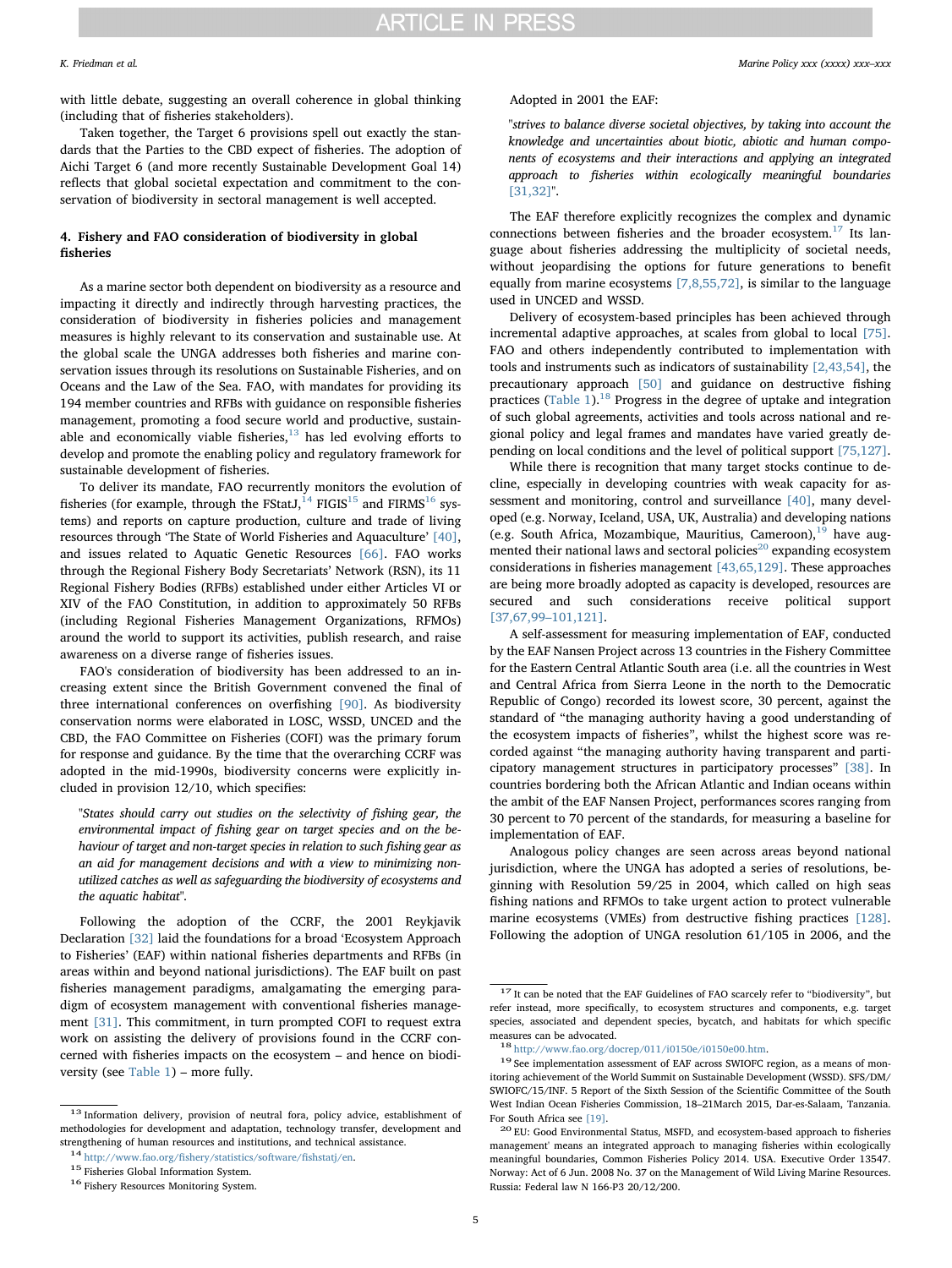# **ARTICLE IN PRESS**

### <span id="page-5-3"></span>Table 2

Progression in the status of governance measures and controls across RFMOs adopted and in place in 2006 or before (dark fill) or after 2006 but in place in 2017 (light fill). Table adapted from an unpublished report ([\[49\]](#page-10-24), also see [Table 1.](#page-2-0) in [\[89\]\)](#page-11-14).

| $\sim$ $\sim$ $\sim$<br>Governance measures & controls | <b>NAFO</b> | <b>NEAFC</b> | <b>SEAFO</b> | <b>GFCM</b> | <b>CCAMLR</b> | SPRFMO <sup>1</sup><br>2013 | $NPFC^2$<br>2015 | SIOFA <sup>3</sup><br>2016 |  |  |
|--------------------------------------------------------|-------------|--------------|--------------|-------------|---------------|-----------------------------|------------------|----------------------------|--|--|
| 1. Fishery monitoring, control, surveillance           |             |              |              |             |               |                             |                  |                            |  |  |
| a. Target catch/effort                                 |             |              |              |             |               |                             |                  |                            |  |  |
| b. Vessel list                                         |             |              |              |             |               |                             |                  |                            |  |  |
| c. Vessel monitoring (VMS)                             |             |              |              |             |               |                             |                  |                            |  |  |
| d. Observers                                           |             |              |              |             |               |                             |                  |                            |  |  |
| e. IUU measures                                        |             |              |              |             |               |                             |                  |                            |  |  |
| f. Port measures or PSMA                               |             |              |              |             |               |                             |                  |                            |  |  |
| 2. General biodiversity considerations                 |             |              |              |             |               |                             |                  |                            |  |  |
| a. Non-target species                                  |             |              |              |             |               |                             |                  |                            |  |  |
| Seabirds                                               |             |              |              |             |               |                             |                  |                            |  |  |
| Sea turtles                                            |             |              |              |             |               |                             |                  |                            |  |  |
| Sharks and rays                                        |             |              |              |             |               |                             |                  |                            |  |  |
| Marine mammals                                         |             |              |              |             |               |                             |                  |                            |  |  |
| b. Gear measure                                        |             |              |              |             |               |                             |                  |                            |  |  |
| c. VME indicator                                       |             |              |              |             |               |                             |                  |                            |  |  |
| d. VME thresholds                                      |             |              |              |             |               |                             |                  |                            |  |  |
| e. Encounters                                          |             |              |              |             |               |                             |                  |                            |  |  |
| f. Move-on rules                                       |             |              |              |             |               |                             |                  |                            |  |  |
| g. VME closures                                        |             |              |              |             |               |                             |                  |                            |  |  |
| h. Spatial and temporal measures                       |             |              |              |             |               |                             |                  |                            |  |  |
| i. Impact assessments                                  |             |              |              |             |               |                             |                  |                            |  |  |
| j. Climate change                                      |             |              |              |             |               |                             |                  |                            |  |  |

1 The SPRFMO Convention did not enter into force until 2012, and so the measures noted here are the earliest measures available, from 2013.

<sup>2</sup> The NPFC Convention did not enter into force until 2015, so the earliest measures considered are the interim measures pre-2015 (the same measures apply to 2016).

<sup>3</sup> The SIOFA Convention entered into force in 2012, but did not hold its first Scientific Committee meeting until March 2016. The measures reflected here are for 2016.

publication of the FAO Deep-sea Fisheries Guidelines [\[34](#page-10-21)–36], UNGA reviews $^{21}$  $^{21}$  $^{21}$  have noted progress to address provisions of that resolution [\[58\]](#page-10-22).

In the case of RFBs, responses commenced with the updating or replacing of their constitutive instruments, and in regions where no RFMO/As existed, three have entered into force since 2012 [\[112\]](#page-11-11). Once their mandates were appropriately expanded, RFBs have incorporated directed management rules for species and habitats of particular conservation concern into their work programs  $[30,75,127]$ .<sup>[22](#page-5-1)</sup>

The measurement and analysis of implementation performance by  $RFBs<sup>23</sup>$  $RFBs<sup>23</sup>$  $RFBs<sup>23</sup>$  ([\[9,16,39,61,116\]](#page-11-12); RFBs also publish performance assessments on their websites) shows that change generally is incremental and often slow with improvements affected by available resources and capacity within RFBs, the population and habitat properties of the stocks and areas impacted and the level of compliance with decisions and agreements [\[105\].](#page-11-13) There have been a number of publications documenting actions and assessments of achievements of RFBs and similar arrangements (RFMO/As) in implementing measures for the conservation of threatened species and vulnerable ecosystems (see [Table 2](#page-5-3), also see [Table 1](#page-2-0) in [\[89\]](#page-11-14)).

The effectiveness of bycatch [\[104\]](#page-11-15) and habitat provisions' has been questioned [\[1,11,61,101\],](#page-9-7) but improvements are being made now that many of the factors that impede change are now better understood [\[82\]](#page-11-16). A recent assessment of the level of uptake across the largest tuna

fisheries management organizations, using an ecological model as a basis for sustainability thresholds for target species, bycatch species, ecosystem properties, trophic relationships and habitats, concluded that organizations were half way towards their overall goals [\[75\]](#page-10-16). Measures that incorporate biodiversity considerations into management continue to spread across RFBs ([Table 2](#page-5-3)), as RFBs give these issues increasing profile [\[10\]](#page-9-8).

The above sections illustrate that fisheries-directed agreements are incorporating explicit benchmarks for the conservation of biodiversity at national, regional and global scales. These reflect the commitment of the global fisheries sector to address ecosystem and biodiversity considerations in fisheries more decisively, recognizing that strengthening of effort is still needed in communication, research, EAF planning, compliance, capacity-building, data collection and external assessment of fishery related impacts. On-going requirements of this kind are likely to be a "work in progress" for "some time to come" [\[16\]](#page-9-9). However, States and RFBs are documenting their performance reviews in trans-parent ways to facilitate the measurement of progress (Canada<sup>[24](#page-5-4)</sup>; Norway<sup>[25](#page-5-5)</sup>; USA, <sup>26</sup>; [14, 15, 70, 73, 93]).

Looking ahead and recognizing that the track record for the implementation and monitoring of effectiveness for both fisheries [\[11,39,62\]](#page-9-11) and conservation sectors [\[20,56,81,97,131\]](#page-9-12) remains patchy, the authors highlight how such processes are and can be facilitated by ongoing convergence between fisheries and environmental sector governance, noting the major overlap between the goals promoted by the CCRF and the outcomes sought from Target 6 (see also CBD Article 14).

<span id="page-5-0"></span><sup>21</sup> [http://www.un.org/depts/los/reference\\_](http://www.un.org/depts/los/reference_files/Bottom_Fishing_Advance_and_unedited_reporting_Material.pdf)files/Bottom\_Fishing\_Advance\_and\_

[unedited\\_reporting\\_Material.pdf.](http://www.un.org/depts/los/reference_files/Bottom_Fishing_Advance_and_unedited_reporting_Material.pdf) Also see summary of important achievements since the

<span id="page-5-1"></span>adoption of the UNGA resolutions: page 4–5.<br> $^{22}$  Inter-American Tropical Tuna Commission (IATTC) and the Northwest Atlantic Fisheries Organization (NAFO), the Indian Ocean Tuna Commission (IOTC) and the International Commission for the Conservation of Atlantic Tunas (ICCAT). <sup>23</sup> Indicators to assess the performance of regional fishery bodies. See [www.fao.org/](http://www.fao.org/docrep/meeting/003/x9378e.htm)

<span id="page-5-2"></span>[docrep/meeting/003/x9378e.htm](http://www.fao.org/docrep/meeting/003/x9378e.htm). The body of published performance assessments or evaluations of RFMOs includes technical reports, white papers and peer-reviewed literature, with both narrow and broad scope – see [\[116\]](#page-11-12).

<span id="page-5-5"></span><span id="page-5-4"></span><sup>24</sup> <http://www.dfo-mpo.gc.ca/fm-gp/sustainable-durable/index-eng.htm>. 25 http://www.skrettingguidelines.com/readimage.aspx?asset = 3701. 26 [http://www.nmfs.noaa.gov/sfa/](http://www.nmfs.noaa.gov/sfa/fisheries_eco/status_of_fisheries/)fisheries\_eco/status\_of\_fisheries/.

<span id="page-5-6"></span>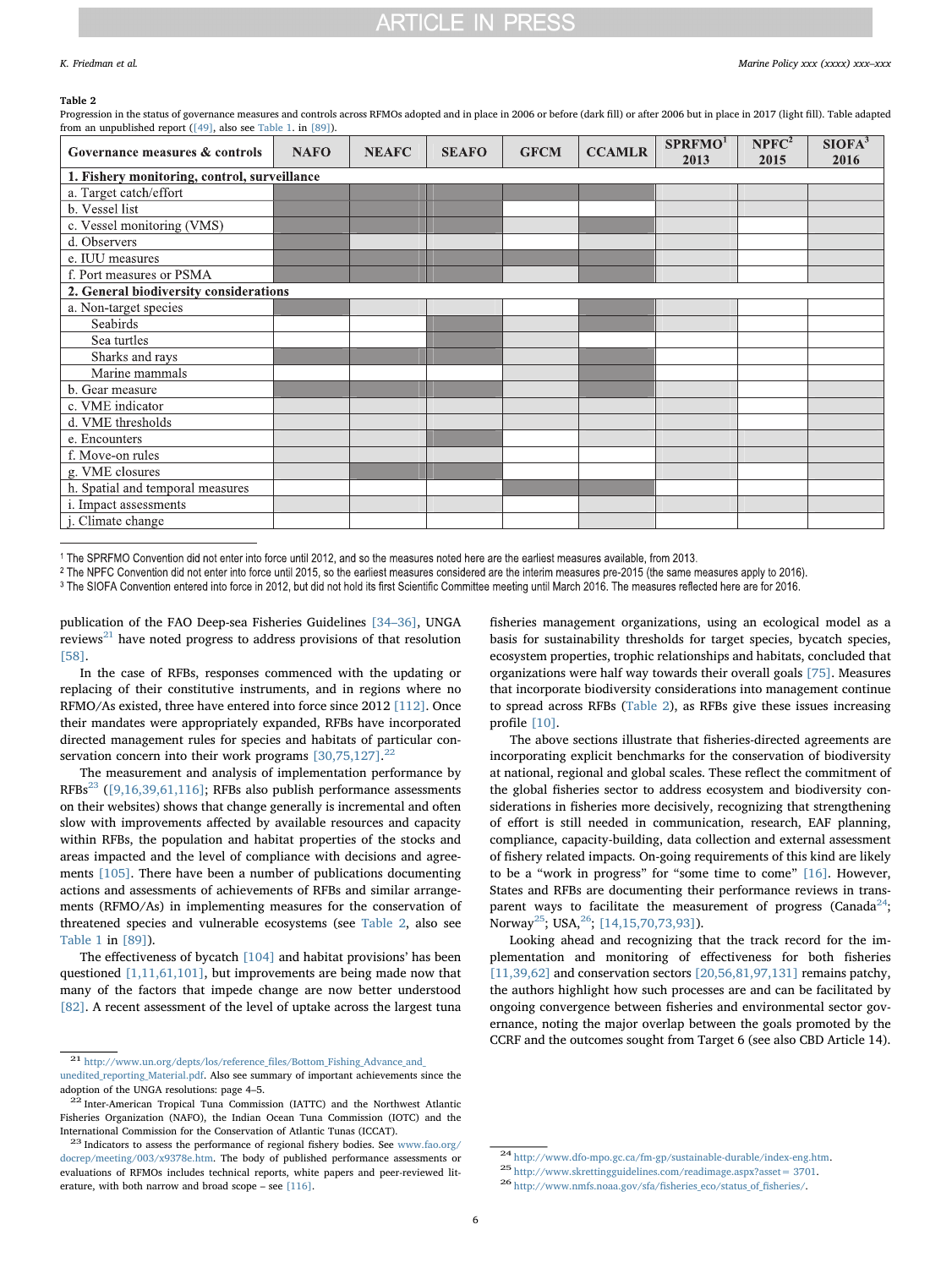<span id="page-6-0"></span>

Fig. 1. Overview of main areas of activity for FAO, RFBs and Fishery Departments, CMS, CITES, CBD, IUCN, UNEP and the LOSC. All have overlapping and complementary species mandates on sustainable utilization and conservation of biodiversity. This diagram does not show the sizes of areas to scale.

## <span id="page-6-11"></span>5. Collaboration between fisheries sector and environment sector governance

With regard to the mandates for the environmental conservation of species and habitats, a number of organizations, conventions and agreements have recognised roles; IUCN, UNEP, CITES, the CMS, the Ramsar Convention (wetlands) and the World Heritage Convention (see [Table 1](#page-2-0) in [\[127\]](#page-11-2)). Historically, CBD and these other international institutions that predominantly have a strategic interest in both conservation and sustainable use have increasingly worked with FAO (and FAO-related institutions) to strengthen actions on addressing biodiversity considerations in fisheries, and to some extent, to give due recognition to fisheries' interests (and sustainable use) across their institutions.

Article 5 of CBD focusses on cooperation and although it does not explicitly refer to the regional level, the 2010 Strategic Plan for Biodiversity 2011–2020 and the Aichi Biodiversity Targets endorsed at Rio+20, recognizes the need for such regional cross-sectoral planning and implementation of collaborative targets and strategies. The overlapping scope of interests of some of these IGOs and ENGOs [\(Fig. 1\)](#page-6-0) is reflected in increasing convergence between fisheries and environment sector initiatives, in order to further incorporate biodiversity considerations into fisheries and broaden the range of tools available through environmental governance agencies to improve sustainable practices in fisheries.

In order to formalize these collaborative approaches, FAO and CITES signed a Memorandum of Understanding (MOU) in 2006 [\[63,85,108,132\],](#page-10-25) while FAO and IUCN are currently in the process of formulating an MOU and established an ad-hoc Technical Working Group in 2016 to communicate on overlapping issues of interest in relation to species and fishery characterization.<sup>[27](#page-6-1)</sup> While FAO and CBD do not yet have a formal agreement on cooperation in fisheries, they are part of a multi-agency Memorandum of Cooperation on the CBD Strategic Plan for Biodiversity 2011–2020 and the achievement of the Aichi Targets, and collaborate on numerous joint projects, some of which are focussed on measuring and reporting on biodiversity considerations in fisheries (e.g. Aichi Target 6 reporting, [\[44\]](#page-10-26)). Most recently, CBD Parties invited FAO to continue working with the CBD Secretariat (SCBD) to refine advice on both the list of available indicators and methods to support the reporting processes of countries for Target 6, in one case collaborating over the adaptation of the FAO CCRF questionnaire, to reflect the requirements of Aichi Target 6 more effectively.<sup>[28](#page-6-2)</sup>

### 5.1. Strengthening consideration of biodiversity in relation to habitats

Regarding joint progress in conservation and management across marine habitats, there are a number of examples that illustrate large scale processes of biodiversity being incorporated into sectoral management on ecosystem scales, including collaboration between FAO and UNEP on the application of the ecosystem approach. For example, the  $\mathsf{UNDP}^{29}$  $\mathsf{UNDP}^{29}$  $\mathsf{UNDP}^{29}$  and  $\mathsf{GEF}^{30}$  $\mathsf{GEF}^{30}$  $\mathsf{GEF}^{30}$  have provided opportunities for inter-institution and cross-sectoral interactions across LMEs in Latin America and the Caribbean [\[124\]](#page-11-17). In 1974 UNEP, as a United Nations focal point for environmental action and coordination, initiated its Regional Seas Program (RSP) and the Regional Seas Organizations (RSOs; [\[127\]](#page-11-2)). Across regional oceans governance mechanisms, there are increasing coordination between GEF Large Marine Ecosystem  $(LME<sup>31</sup>)$  $(LME<sup>31</sup>)$  $(LME<sup>31</sup>)$  projects for RSOs and fishery sector bodies. For example in the West, Central and Southern African Region, the 2012 Decision of the Abidjan Convention Contracting Parties to work together with fishery sector organizations on areas of mutual concern encouraged such cooperation [\[127\].](#page-11-2) To promote such coherence and integration, the CBD have been instrumental in establishing the Sustainable Ocean Initiative (SOI) that has the objective of increasing such cross-cooperation among RFBs and Regional Seas Organizations (RSOs). This initiative has the support of both CBD Parties and FAO's Members.

RSOs and RFBs are significant inter-governmental institutions, both with evolving international policies that increasingly overlap in ways that facilitates increased cooperation across issues of common interest. The historical RSO focus on the reduction or removal of pressures (pollution) across more restricted mandates (within EEZs and national environment ministries), is expanding to also encompass biodiversity conservation. To date this has largely concentrated on protecting vulnerable habitats through the creation of marine protected areas [\[127\]](#page-11-2) and on a smaller scale, goals including socio-economic development $32$ [\[111\].](#page-11-18) Both aspects of broadening mandates present opportunities for cooperation with the corresponding RFBs. For example, the North-East Atlantic Fisheries Commission (NEAFC<sup>33</sup>) and its analogous environmental RSO (OSPAR $34$ ) have worked together within their respective mandates [\[91\]](#page-11-19) to adopt recommendations to protect and conserve biodiversity across mutually recognised vulnerable deep water marine habitats [\[106\].](#page-11-20) This aligns closely with other global initiatives that offer sustainable fisheries management and biodiversity conservation in the areas beyond national jurisdiction (also see FAO ABNJ programme, <sup>[35](#page-6-9)</sup> with UNEP, World Bank, WWF $^{36}$  $^{36}$  $^{36}$  and Tuna RFMOs).

# 5.2. Strengthening consideration of biodiversity in relation to threatened species

Some vulnerable commercially exploited aquatic species are facing a confluence of pressures,  $37$  including from fisheries, that results in

<span id="page-6-6"></span>

<span id="page-6-8"></span>

<span id="page-6-1"></span> $^{27}$  FAO COFI 32 decisions: Agenda Item 10-1 (138).  $^{28}$  CBD/COP/DEC/XIII/28, para 11.

<span id="page-6-2"></span>

<span id="page-6-4"></span>

<span id="page-6-5"></span>

<span id="page-6-3"></span> $^{29}$  United Nations Development Program.  $^{30}$  Global Environment Fund.  $^{31}$  Developed by the National Oceanic and Atmospheric Administration, LME mechanisms (project based rather than agency or organization based) aim at implementing the ecosystem approach across the marine and coastal environment. LMEs have regional steering committees - ad hoc partnerships that include governments, UN and donor agencies, as well as the Regional Seas programs and, in some cases, RFBs to ensure crosssectoral coordination at the domestic level. Examples where biodiversity considerations are furthered include i) Management of the Canary Current Large Marine Ecosystem, ii) Benguela Current large marine ecosystem project. <sup>32</sup> Protocol on Integrated Coastal Zone Management (ICZM) in the Mediterranean,

<span id="page-6-7"></span>Madrid, 21 January 2008.  $^{33}$  [https://www.neafc.org/.](https://www.neafc.org/)<br> $^{34}$  The Convention for the Protection of the Marine Environment of the North-East  $^{34}$  The Convention for the Protection of the Marine Environment of the North-

<span id="page-6-9"></span>Atlantic [\(http://www.ospar.org/](http://www.ospar.org/)). 35 Global sustainable fisheries management and biodiversity conservation in the Areas Beyond National Jurisdiction Program ([http://www.commonoceans.org/about/program](http://www.commonoceans.org/about/program-structure-goals/en/)[structure-goals/en/](http://www.commonoceans.org/about/program-structure-goals/en/)). <sup>36</sup> World Wildlife Fund.

<span id="page-6-10"></span>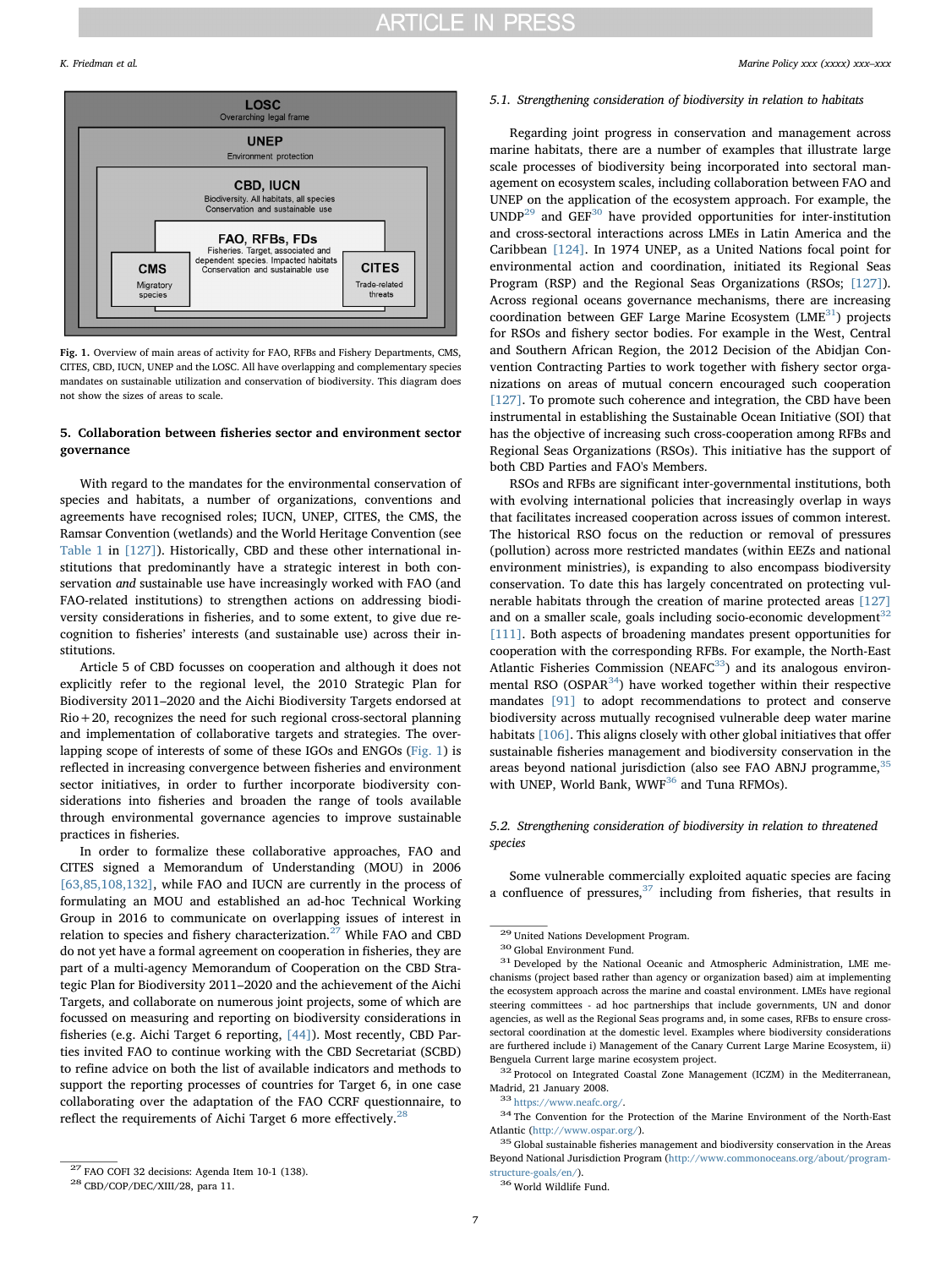compounded impacts to these living resources and their enabling environments [\[40,41\]](#page-10-4). These impacts have resulted in some species and stocks, meeting criteria for designation as 'threatened' species, affording them of greater protections under national regional and international agreements [\[41\].](#page-10-27)

Historically fisheries and environment agency relationships were often adversarial in this area, in fisheries circles driven by a perception that preservationist interests lacking expertise in fisheries were entering the functional and spatial responsibility of established fishery authorities [\[85\]](#page-11-7), while environmental interests believed profits would be prioritised by the fisheries sector.

Initially, largely unilaterally many national fisheries authorities and RFBs adopted legally binding or voluntary measures requiring actions to avoid vulnerable species groups, including elasmobranchs, sea turtles, marine mammals and seabirds [\[60,122\]](#page-10-28). However, more recently, sectoral institutions have made some effort to achieve greater coherence, firstly on approaches to agree on characterization of threatened species under binding and non-binding arrangements (e.g. CITES, $38$  CMS $39$  and IUCN $40$  listing processes), and secondly, by ramping up collaboration on implementation of processes to support threatened species management and trade (where trade can be shown to be legal and non-detrimental to the sustainability of the species).

Coherence in listings process determinations, between COFI and CITES has been improving in the last decade, $41$  as are subsequent intersectoral decisions and actions on trade in listed species: this includes joint sharing of funds for country support programs [\[126\]](#page-11-21); national and regional decision support documentation for listed species (CITES, IUCN and FAO, see [\[59,95,114,115\]\)](#page-10-29) and development of IPOAs for species groups like sharks [\[45\]](#page-10-30). Such activities are assisted by joint FAO-CITES support for national authorities in species identification across the value chain to improve country records, $42$  and collaborative assessments and communication of country responses to threatened species listing under CITES [\[48\]](#page-10-31).<sup>[43](#page-7-6)</sup>

Today, species listed under environment-led initiatives are generally given elevated levels of management and conservation action by both the fishery and environment sector [\[29\],](#page-10-32) although there is still some disagreement on the effectiveness and impacts of various interventions [\[18,46\].](#page-9-13) Improved inter sectoral and inter agency cooperation relies on communication, which fundamentally comes through the building of trusted relationships. These have been enabled by CBD and CITES employing dedicated marine staff (from 2015 CITES, earlier in CBD), and the IUCN initiating in 2008 a 'fisheries expert group' (IUCN/CEM/ FEG). In the case of FAO, there is a biodiversity focal point to coordinate collaborative efforts across its Fisheries and Aquaculture Department.

Fishery and conservation governance streams also collaborate to improve biodiversity outcomes for non-commercial species impacted by fisheries. For example, FAO and RFBs, through the FAO Best Practice Technical Guidelines for International Plan of Action-Seabirds [\[28,34\]](#page-10-33),

have, in collaboration with seabird conservation interests (BirdLife International [BLI] Global Seabird Programme) implemented collaborative action to conserve vulnerable seabird species [\[75,125\]](#page-10-16). In another example, the RSO and mandated fishery body, the Commission for the Conservation of Antarctic Marine Living Resources (CCAMLR), has worked in collaboration with BLI to significantly reduce albatross bycatch, resulting in a decrease of up to ca. 67,000 fishery/bird interactions  $yr^{-1}$  [\[3\].](#page-9-14)

# 6. Coherence, coevolution and mainstreaming

The evidence summarized above, shows that fisheries management has a long history of addressing biodiversity concerns as part of the sustainable development agenda. Efforts commenced even before the term 'biodiversity' was in general use, through attempts to keep fisheries sustainable by limiting their collateral impact on the ecosystem. The efforts, initially weak, have continually increased in comprehensiveness and coherence of policy, and intensity and cooperation in practical implementation, particularly in the last two decades. This has proceeded, despite both sectors having limited access to resources in order to implement their mandates and such collaborations [\[25,126\]](#page-9-15), and this is further complicated by the need for the distinct sectoral ministries of cooperating states to facilitate said cooperation [\[127\]](#page-11-2). Nevertheless, in spite of such constraints, collaborations in the implementation of both the fishery- and environment-sector policies and practices are increasing [\[53\]](#page-10-11); some examples of this increased collaboration are reflected in [Section 5.](#page-6-11)

Further strengthening cross sectoral implementation can and is being achieved through increasing communication, and more transparent measurement of the effectiveness of interventions across both environment and fisheries governance streams. This coherence of implementation is needed for at least three reasons [\[67,123\]](#page-10-34):

- As the development of appropriate thresholds and reference points for biodiversity conservation lies in the multidimensionality of ecosystem dynamics;
- The development of appropriate control rules (as the benchmarks are approached), must take account of the multiplicity of pressures impacting ecosystems, with no assurance that responses of an ecosystem to different pressures will be similar; and
- The difficulties of partitioning and measuring the performance of singular pressures and corresponding responses among the multitude of policy drivers.

This development and on-going delivery of biodiversity mainstreaming through a co-evolution of policy and action between fisheries and environment sectors, came about and will continue because of a number of drivers and supporting factors, including:

- A growing recognition, within the fishery arena, that sustainability and the rebuilding of resources both require a much greater understanding and recognition of inter-relations between: (i) species, e.g. through the food chain and in meta-populations; (ii) fisheries, e.g. through bycatch; (iii) fisheries and habitats, e.g. vulnerable marine ecosystems; (iv) fisheries and their environment, e.g. natural oscillations, climate change and degradation by other sectors;
- A growing community recognition of the range and complexity of interactivity within social-ecological systems. The importance of these interactions across all sectors is becoming better understood, valued and more generally accepted [\[87\];](#page-11-22)
- Cross-sectoral agreement that biodiversity is facing a confluence of human pressures which, if not addressed, will impact negatively upon the structure, function and services provided by biodiversity to all economic sectors, with implications for human health, food-security and livelihoods;

<span id="page-7-0"></span><sup>37</sup> Changes in marine environments (pollution and climate change) and markets (de-

<span id="page-7-1"></span>mand from a growing and more affluent consumer base). 38 Criteria for amendment of Appendices I and II [https://cites.org/eng/res/09/](https://cites.org/eng/res/09/09)09–24R16.php. http://checklist.cites.org/#/en.

<span id="page-7-2"></span><sup>&</sup>lt;sup>39</sup> The Convention on the Conservation of Migratory Species of Wild Animals, e.g. Memorandum of Understanding on Conservation of Migratory Sharks ([http://www.cms.](http://www.cms.int/sharks/en) [int/sharks/en](http://www.cms.int/sharks/en)), listing criteria [http://www.cms.int/sharks/en/document/cms-listing](http://www.cms.int/sharks/en/document/cms-listing-criteria)[criteria.](http://www.cms.int/sharks/en/document/cms-listing-criteria) <sup>40</sup> This includes IUCNs RL and developments to look at changes in RL characterisations

<span id="page-7-3"></span>across clades through time, i.e. the Red List Index (RLI). [http://www.iucnredlist.org/](http://www.iucnredlist.org/technical-documents/categories-and-criteria) [technical-documents/categories-and-criteria](http://www.iucnredlist.org/technical-documents/categories-and-criteria).<br><sup>41</sup> FAO COFI 32 decisions: Agenda Item 10–1 (71:136 & 138). COFI FT 69 decisions:

<span id="page-7-4"></span>COFI: FT/XVI (para 50, 52, 54 & 60). CITES decisions: SC69 Sum. 7 (Rev. 1) (30/11/17),

<span id="page-7-5"></span><sup>&</sup>lt;sup>42</sup> http://www.fao.org/fishery/fishfi[nder/publications/en.](http://www.fao.org/fishery/fishfinder/publications/en)<br><sup>43</sup> http://www.fao.org/asiapacifi[c/news/detail-events/en/c/411644/.](http://www.fao.org/asiapacific/news/detail-events/en/c/411644/) **CBD CITES and** 

<span id="page-7-6"></span>FAO collaborative Side Events at the 2017 Oceans Conference, CBD CoP13 and SBSTTA 21.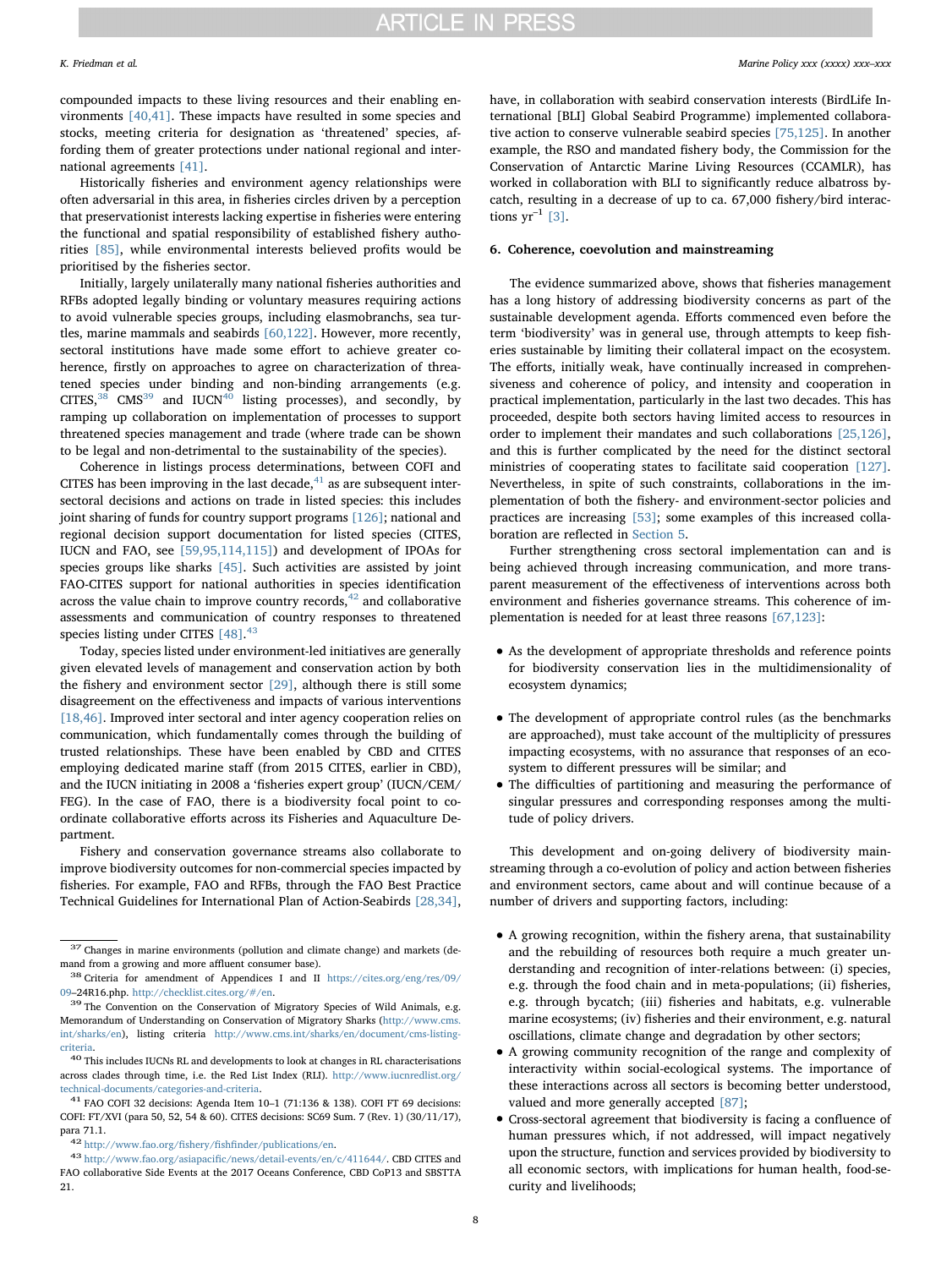- A growing awareness that people are an integral part of our environment, and that conservation approaches without or against humans are likely to fail [\[23,74,76,84\];](#page-9-16)
- Global agreements documenting binding and non-binding instructions for management and conservation of fisheries and biodiversity (e.g. UNCLOS, UNCED, CCRF, CBD, CITES), which promote sustainable use as part of, and the condition for, conservation;
- Growing political support encouraging collaborative partnerships in the mainstreaming of biodiversity in fisheries – from UNGA, UN agencies and Programs and Regional institutions, and also, national fisheries and environmental offices – to encourage integrated action on these difficult questions, which cross-cuts the triple bottom line of sustainable development; and
- Growing consumer demand for sustainable fisheries, with market processes placing greater requirements on the fishery trade and fisheries' social licence to operate.

Nevertheless, some tensions on areas of policy development need to be acknowledged. For example, although data shows that global marine capture production has been stable since the mid-1990s, the share of fish stocks within biologically sustainable levels has exhibited a downward trend to circa 68% [\[40\].](#page-10-4) This result does not negate or undermine the core message of the paper, as the data masks advances some countries are making in fisheries rebuilding [\[134,135\],](#page-11-23) while underscoring that on-going over-exploitation of some fish stocks, especially in developing countries, remains a significant challenge requiring both political will and capacity for science and management. Shifting the focus of this discussion to provide guidance for the full scope of biodiversity also requires greater political will and further development of understanding of the various elements of biodiversity (e.g. intraspecific variation, genetic pools, species assemblages, critical habitats). This will help ensure it is well addressed across the full range of sectoral activity, including fisheries [\[17,22,87\]](#page-9-17). More discussion is needed around trade-off decisions considering conservation and food security: this relates to livelihood options, or the differential perception of risk that translates into disparities in criteria design, interpretation, decision making [\[24,57,83,107\]](#page-9-18) and the methods employed to prioritize or conserve biodiversity. To assist the on-going development of programs to ensure the UN Sustainable Development Goals are achieved, many of these new areas of understanding and/or old tensions will need to be confronted, any number of which could provide either the opportunity for further collaboration and resolution, or a battleground for confrontation.

## 7. Discussion

Acceptance that mainstreaming of biodiversity considerations in fisheries is occurring will be acknowledged when:

- i) the fishery sector formally accepts accountability for the full footprint of its activities on biodiversity, taking such impacts into account in the design of its strategic policy and planning, management measures, and practices;
- ii) all the components of Aichi Target 6, are part of standard guidance from FAO to national and regional fisheries management authorities and are being implemented.

The evidence presented in this paper supports the argument that both criteria are being progressively met, and that states are mainstreaming biodiversity into their legal frameworks, policies and management measures at speeds reflective of their different capacities and in relation to the range of socioeconomic situations that can influence their political priorities.

In [Section 3](#page-3-7) the components of Aichi Target 6 for fisheries lay out the norms for taking biodiversity sufficiently into account in fisheries management. [Section 4](#page-4-8) and the information [Tables 1, 2](#page-2-0) document that for each component of Target 6, FAO, RFBS and States have developed policies intended to deliver outcomes consistent with the norms being set. [Section](#page-6-11) 5 documents how efforts to implement these policies have been progressing, and despite variation in progress, these efforts are increasing the cooperation between fisheries and environmental agencies. Thus although the term "mainstreaming biodiversity" only first occurs in a COFI Report in 2016 [\[42\],](#page-10-35) in fact the policy development and implementation efforts to achieve such an aim have been part of the evolving agenda of fisheries management for at least three decades. With all the components of Target 6 being addressed in this evolving agenda, it can be concluded that fisheries is already succeeding in mainstreaming biodiversity into fisheries policy and management. As the existing policies are implemented and coherence and cooperation continue, the outcomes meeting the Target 6 norms should be realized.

In spite of early enmity and conflict, it has been shown in this paper, that over time, there has been a significant shift to initiate more joint effort, pursuing parallel courses into sustainability and greater responsibility in the use of natural resources and biodiversity; this has resulted in increased biodiversity mainstreaming, and a convergence in governance principles and approaches between jurisdictions [\[53\]](#page-10-11). The resulting co-evolution and coherence has not subordinated or undermined the mandate and competencies of either sector, partly because fishery and conservation agencies have followed their own core objectives, independently, and partly because of progressively more active collaboration since UNCED.

In cases where there are implementation failures or progress is slow, sectors need to embrace collaboration and a strengthening of coherence and collaboration between fisheries management and biodiversity conservation bodies, since parallel but uncoordinated and independent efforts are likely to delay delivery of mainstreaming, and result in inefficient use of available but limited resources. In new areas of negotiation, for example, any new international, legally-binding instrument on marine biological diversity beyond areas of national jurisdiction (BBNJ), UNGA negotiations will only yield increased management and conservation of biodiversity through collaborative action across sectoral interests.

In summary, it is recognised that it is difficult to measure - and report globally - on the level of effectiveness of implementing management approaches that consider biodiversity. However contrary to earlier finding by Garcia and Newton suggesting that, "the scientific understanding as well as the legal and institutional frameworks that would be adequate for ecosystem management, are simply inadequate"  $[51]$ , the information presented in this paper shows that, 20 years later, the architecture for the mainstreaming of biodiversity in fisheries is now more complete across international, regional and most national frameworks, with cross-sectoral collaboration on policy and actions having advanced, and increasing in number and scope.

The following is one of the key provisions in the Reykjavik Declaration on Responsible Fisheries in the Marine Ecosystem:

"It is important to strengthen, improve, and where appropriate establish, regional and international fisheries management organizations and incorporate in their work ecosystem considerations and improve cooperation between those bodies and regional bodies in charge of managing and conserving the marine environment".

This emphasis on the cross-sectoral institutional aspect,<sup>[44](#page-8-0)</sup> which must be strengthened and improved in order to successfully incorporate ecosystem considerations into fisheries management, does reveal significant progress. It is therefore argued that 20 years later, the shift from conventional to EAF fisheries management has gained momentum, with the principles and rationales being integrated into fishery administrations – despite more work still needing to be done across the full range of RFBs and fishing communities, particularly small scale

<span id="page-8-0"></span><sup>44</sup> Also seen in Principle 7 of UNCED.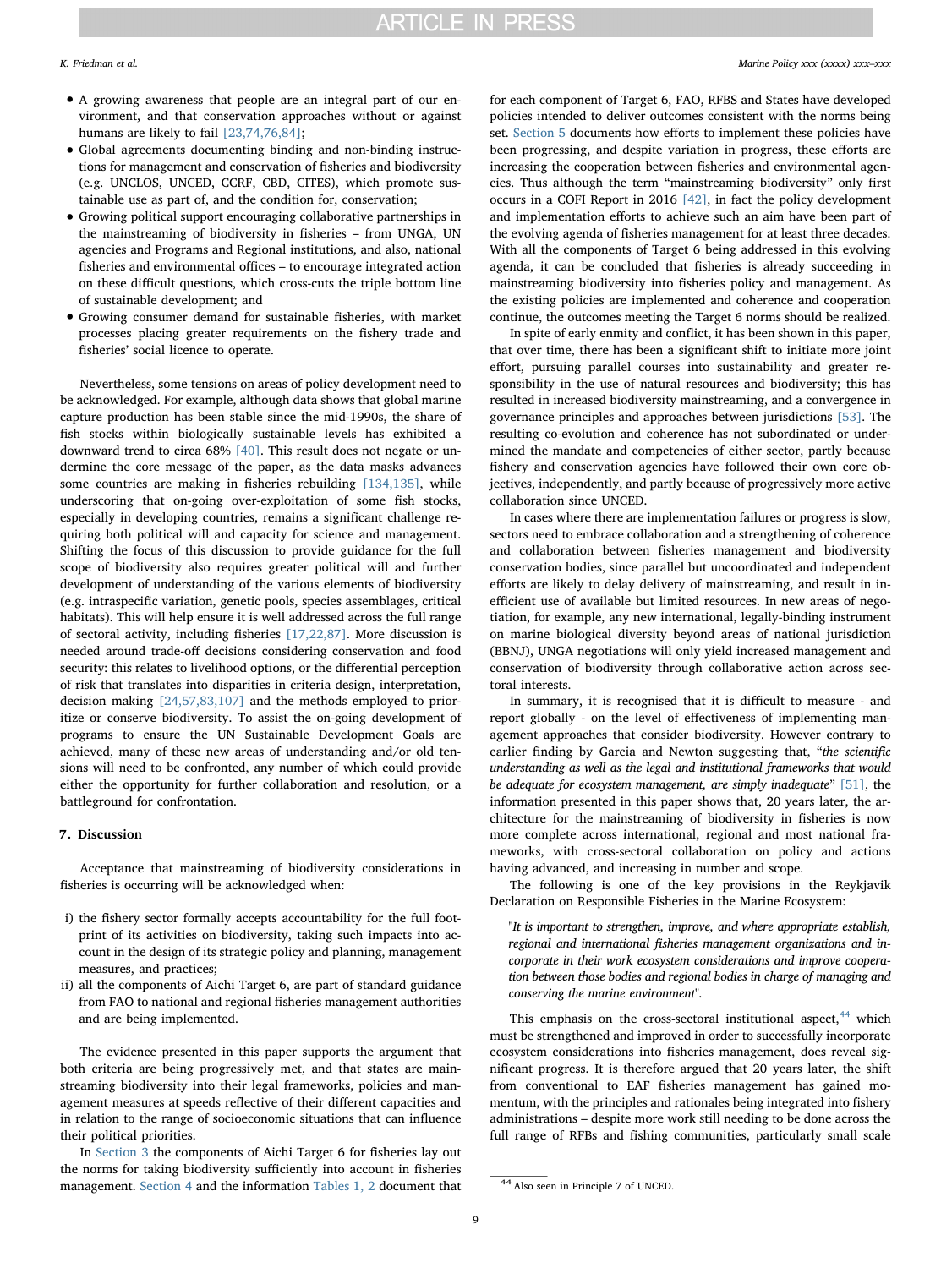K. Friedman et al. *Marine Policy xxx (xxxx) xxx–xxx*

fisheries in developing countries [\[77,127\]](#page-10-36).

Contrary to the abiding cliché that biodiversity and fisheries conservation are at odds, mainstreaming has benefitted from bridgebuilding between a wide range of sectoral actors and a convergence of actions. However, although this paper argues that there has been progressive improvement in how biodiversity considerations are and have been mainstreamed into fisheries, consideration of the mainstreaming of key aspects of fisheries is also required in the design and delivery of conservation focussed interventions: in particular, better consideration of food security and livelihoods issues of vulnerable communities and the inclusion of these people in the planning and provision of these initiatives. Full and reciprocal mainstreaming between fisheries and biodiversity, requires agreed targets for the sustainable use of biodiversity that reflects the economic and social concerns of the human populations that depend on fisheries.[45](#page-9-19)

By way of conclusion, this paper argues that as implementation progresses, so the outcomes of current fisheries management approach those called for in Target 6. Thus, in its own right, and by pursuing sustainable development through an ecosystem approach, the global fishery sector has indeed managed to mainstream many biodiversity considerations into fisheries policies and governance controls. With biodiversity being effectively mainstreamed into fisheries policy, and remaining gaps being identified and worked on, a significant part of the fisheries and biodiversity conservation communities which had not historically engaged with one another – either as a result of distrust, or believing they had different focuses – have progressed to an active identification of common ground and interests, as well as better alignment of short- and long-term goals.

To continue the implementation of this biodiversity mainstreaming process, requires "all hands on deck", in order to strengthen the collaborative and integrated partnerships that offer a future in which healthy and productive natural systems deliver sustainable services for people and the environment.

# Acknowledgements

In the case of the author employed by FAO, the idea for the collaborative paper was facilitated by travel funded by the FAO Regular Programme with kind assistance from the Government of Japan. The views expressed in this paper are the authors' own opinions, and do not necessarily reflect those of the FAO or any of its Members. The authors also thank the Executive Secretary of IOTC, Mr Chris O'Brien and Ms Jessica Fuller and Ms Merete Tandstad from FAO for permission to use some unpublished research that presents an updated review of tuna RFMO consideration of biodiversity, presented in this paper in [Table 2](#page-5-3). This work is supported as part of a GEF-funded project, "Sustainable fisheries management and biodiversity conservation of deep-sea living marine resources and ecosystems in the ABNJ".

### References

- <span id="page-9-7"></span>[1] [R. Allen, International Management of Tuna Fisheries: Arrangements, Challenges](http://refhub.elsevier.com/S0308-597X(17)30544-4/sbref1) [and a Way Forward. FAO Fisheries and Aquaculture Technical Paper, 2010 FAO,](http://refhub.elsevier.com/S0308-597X(17)30544-4/sbref1) [Rome, 2010, p. 45.](http://refhub.elsevier.com/S0308-597X(17)30544-4/sbref1)
- <span id="page-9-5"></span>[2] J.L. Anderson, C.M. Anderson, J. Chu, J. Meredith, F. Asche, G. Sylvia, M.D. Smith, D. Anggraeni, R. Arthur, A. Guttormsen, J.K. McCluney, T. Ward, W. Akpalu, H. Eggert, J. Flores, M.A. Freeman, D.S. Holland, G. Knapp, M. Kobayashi, S. Larkin, K. MacLauchlin, K. Schnier, M. Soboil, S. Tveteras, H. Uchida, D. Valderrama, The fishery performance indicators: a management tool for triple bottom line outcomes, PLoS One 10 (2015) 5 〈[http://documents.worldbank.org/](http://documents.worldbank.org/curated/en/101051468187471291/The-fishery-performance-indicators-a-management-tool-for-triple-bottom-line-outcomes) [curated/en/101051468187471291/The-](http://documents.worldbank.org/curated/en/101051468187471291/The-fishery-performance-indicators-a-management-tool-for-triple-bottom-line-outcomes)fishery-performance-indicators-a- $\small \textsf{manager-} \textsf{tool-for-triple-bottom-line-outcomes}\textsf{.}$
- <span id="page-9-14"></span>[3] [O.R.J. Anderson, C.J. Small, J.P. Croxall, E.K. Dunn, B.J. Sullivan, O. Yates,](http://refhub.elsevier.com/S0308-597X(17)30544-4/sbref3)

[A. Black, Global seabird bycatch in longline](http://refhub.elsevier.com/S0308-597X(17)30544-4/sbref3) fisheries, Endanger. Species Res. 14 [\(2011\) 91](http://refhub.elsevier.com/S0308-597X(17)30544-4/sbref3)–106.

- <span id="page-9-2"></span>[4] T. Aqorau, Obligations to Protect Marine Ecosystems Under International Conventions and other Legal Instruments, in: Proceedings of the Eleventh Biennial Conference of the International Institute of Fisheries Economics and Trade, August 19-22, 2002, Wellington, New Zealand: Fisheries in the Global Economy. Compiled by Ann L. Shriver. International Institute of Fisheries Economics & Trade, Corvallis, Oregon, USA, 2002. CD ROM, 2002.
- <span id="page-9-1"></span>[5] S.F. Baird, Report of the Commissioner. In: US Commission of Fish and Fisheries. Report of the Commissioner of 1872-73., i-xcii. Washington DC: GPO, 1874.
- [6] N.C. Ban, J.N. Kittinger, J.M. Pandolfi[, R.L. Pressey, R.H. Thurstan, M.J. Lybolt,](http://refhub.elsevier.com/S0308-597X(17)30544-4/sbref4) [S. Hart, Incorporating historical perspectives into systematic marine conservation](http://refhub.elsevier.com/S0308-597X(17)30544-4/sbref4) [planning, Mar. Hist. Ecol. Conserv.: Appl. Manag. Future \(2015\) 207.](http://refhub.elsevier.com/S0308-597X(17)30544-4/sbref4)
- [7] [G. Bianchi, P. Sandberg, H.R. Skjoldal, K. Thorarinsson, The Bergen Conference on](http://refhub.elsevier.com/S0308-597X(17)30544-4/sbref5) [implementing the ecosystem approach to](http://refhub.elsevier.com/S0308-597X(17)30544-4/sbref5) fisheries: summary and main conclu[sions, in: G. Bianchi, H.R. Skjoldal \(Eds.\), The Ecosystem Approach to Fisheries,](http://refhub.elsevier.com/S0308-597X(17)30544-4/sbref5) [CAB international and Food and Agriculture Organization of the United Nations](http://refhub.elsevier.com/S0308-597X(17)30544-4/sbref5) [\(FAO\), Rome, 2008, pp. 1](http://refhub.elsevier.com/S0308-597X(17)30544-4/sbref5)–19.
- [8] [G. Bianchi, The concept of the ecosystem approach to](http://refhub.elsevier.com/S0308-597X(17)30544-4/sbref6) fisheries in FAO, in: [G. Bianchi, H.R. Skjoldal \(Eds.\), The Ecosystem Approach to Fisheries, CAB in](http://refhub.elsevier.com/S0308-597X(17)30544-4/sbref6)[ternational and Food and Agriculture Organization of the United Nations \(FAO\),](http://refhub.elsevier.com/S0308-597X(17)30544-4/sbref6) [Rome, 2008, pp. 1](http://refhub.elsevier.com/S0308-597X(17)30544-4/sbref6)–19.
- [9] [P. de Bruyn, H. Murua, M. Aranda, The Precautionary approach to](http://refhub.elsevier.com/S0308-597X(17)30544-4/sbref7) fisheries [management: how this is taken into account by Tuna regional](http://refhub.elsevier.com/S0308-597X(17)30544-4/sbref7) fisheries manage[ment organisations \(RFMOs\), Mar. Policy 38 \(2013\) 397](http://refhub.elsevier.com/S0308-597X(17)30544-4/sbref7)–406.
- <span id="page-9-8"></span>[10] A. Bundy, R. Chuenpagdee, J.L. Boldt, M. de Fatima Borges, M.L. Camara, M. Coll, I. Diallo, C. Fox, E.A. Fulton, A. Gazihan, A. Jarre, D. Jouffre, K.M. Kleisner, B. Knight, J. Link, P.P. Matiku, H. Masski, D.K. Moutopoulos, C. Piroddi, T. Raid, I. Sobrino, J. Tam, D. Thiao, M.A. Torres, K. Tsagarakis, G.I. van der Meeren, Y.- J. Shin, Strong fisheries management and governance positively impact ecosystem status, Fish Fish. 18 (2017) 412–439, [http://dx.doi.org/10.1111/faf.12184.](http://dx.doi.org/10.1111/faf.12184)
- <span id="page-9-11"></span>[11] J.F. Caddy, Using questionnaires based on the Code of Conduct for Responsible Fisheries as diagnostic tools in support of fisheries management, in: G. Tegelskär Greig, J.E. Reynolds (Eds.), FAO/FishCode Review No. 21, FAO, Rome, 2007, p. 109 <http://www.fao.org/docrep/010/a1449e/a1449e00.htm>.
- <span id="page-9-0"></span>[12] B.J. Cardinale, J.E. Duffy, A. Gonzalez, D.U. Hooper, C. Perrings, P. Venail, S. Naeem, Biodiversity loss and its impact on humanity, Nature 486 (7041) (2012) 59–67, [http://dx.doi.org/10.1038/nature11373.](http://dx.doi.org/10.1038/nature11373)
- <span id="page-9-3"></span>[13] S. Carpenter, H. Mooney, J. Agard, D. Capistrano, R.S. DeFries, S. Diaz, T. Dietz, A.K. Duraiappah, A. Oteng-Yeboah, H.M. Pereira, C. Perrings, W.V. Reid, J. Sarukhan, R.J. Scholes, A. Whyte, Science for managing ecosystem services: beyond the millennium ecosystem assessment, Proc. Natl. Acad. Sci. 106 (2009) 1305–1312 <https://doi.org/10.1073/pnas.0808772106>.
- <span id="page-9-10"></span>[14] CCAMLR, Combined Commission, Scientific Committee, SCIC and SCAF responses to Performance Review recommendations. Responses by report section. Hobart, Tasmania, AUS. 〈[https://www.ccamlr.org/en/publications/combined](https://www.ccamlr.org/en/publications/combined-commission-scientific-committee-scic-and-scaf-responses-performance-review)commission-scientifi[c-committee-scic-and-scaf-responses-performance-review](https://www.ccamlr.org/en/publications/combined-commission-scientific-committee-scic-and-scaf-responses-performance-review)〉, 2012.
- [15] CCSBT, Strategic Plan for the Commission for the Conservation of Southern Bluefin Tuna, 2011.
- <span id="page-9-9"></span>[16] [M. Ceo, S. Fagnani, J. Swan, K. Tamada, H. Watanabe, Performance Reviews by](http://refhub.elsevier.com/S0308-597X(17)30544-4/sbref12) [Regional Fishery Bodies: Introduction, summaries, synthesis and best practices,](http://refhub.elsevier.com/S0308-597X(17)30544-4/sbref12) [Volume I: CCAMLR, CCSBT, ICCAT, IOTC, NAFO, NASCO, NEAFC, Volume I FAO](http://refhub.elsevier.com/S0308-597X(17)30544-4/sbref12) [Fisheries and Aquaculture Circular, Rome, 2012, p. 92.](http://refhub.elsevier.com/S0308-597X(17)30544-4/sbref12)
- <span id="page-9-17"></span>[17] [J. Chesson, H. Clayton, B. Whitworth, Evaluation of](http://refhub.elsevier.com/S0308-597X(17)30544-4/sbref13) fisheries-management systems [with respect to sustainable development, ICES J. Mar. Sci. 56 \(1999\) 980](http://refhub.elsevier.com/S0308-597X(17)30544-4/sbref13)–984.
- <span id="page-9-13"></span>[18] K.L. Cochrane, D.J. Doulman, The rising tide of fisheries instruments and the struggle to keep afloat, Philos. Trans. R. Soc. B 360 (2005) 77–94, [http://dx.doi.](http://dx.doi.org/10.1098/rstb.2004.1568) [org/10.1098/rstb.2004.1568.](http://dx.doi.org/10.1098/rstb.2004.1568)
- <span id="page-9-6"></span>[19] K.L. Cochrane, J. Joyner, W.H.H. Sauer, J. Swan, An evaluation of the Marine Living Resources Act and supporting legal instruments as a framework for implementation of an ecosystem approach to fisheries in South Africa, Afr. J. Mar. Sci. 37 (4) (2015) 437–456, [http://dx.doi.org/10.2989/1814232X.2015.1100682.](http://dx.doi.org/10.2989/1814232X.2015.1100682)
- <span id="page-9-12"></span>[20] [B.T. Costelloe, B. Collen, E.J. Milner-Gulland, I.D. Craigie, L. McRae, C. Rondinini,](http://refhub.elsevier.com/S0308-597X(17)30544-4/sbref16) [E. Nicholson, Global biodiversity indicators re](http://refhub.elsevier.com/S0308-597X(17)30544-4/sbref16)flect the modelled impacts of pro[tected area policy change, Conserv. Lett. 9 \(2016\) 14](http://refhub.elsevier.com/S0308-597X(17)30544-4/sbref16)–20.
- <span id="page-9-4"></span>[21] V.H. Dale, S. Polasky, Measures of the effects of agricultural practices on ecosystem services, Ecol. Econ. 64 (2007) 286–296, [http://dx.doi.org/10.1016/j.](http://dx.doi.org/10.1016/j.ecolecon.2007.05.009) [ecolecon.2007.05.009.](http://dx.doi.org/10.1016/j.ecolecon.2007.05.009)
- [22] S. Des Roches, D.M. Post, N.E. Turley, J.K. Bailey, A.P. Hendry, M.T. Kinnison, J.A. Schweitzer, E.P. Palkovacs, The ecological importance of intraspecific variation, Nat. Ecol. Evol. Early Rel. (2017), [http://dx.doi.org/10.1038/s41559-017-](http://dx.doi.org/10.1038/s41559-017-0402-5) [0402-5.](http://dx.doi.org/10.1038/s41559-017-0402-5)
- <span id="page-9-16"></span>[23] [S. Díaz, S. Demissew, C. Joly, W.M. Lonsdale, A. Larigauderie, C. Perrings, N. Ash,](http://refhub.elsevier.com/S0308-597X(17)30544-4/sbref19) A rosetta stone for nature's benefi[ts to people, PLoS Biol. 13 \(1\) \(2015\) e1002040.](http://refhub.elsevier.com/S0308-597X(17)30544-4/sbref19)
- <span id="page-9-18"></span>[24] D. Diz, D. Johnson, M. Riddell, S. Rees, J. Battle, K. Gjerde, S. Hennige, J. Roberts, 'Mainstreaming marine biodiversity into the SDGs: the role of other effective areabased conservation measures (SDG 14.5)', Mar. Policy (2017), [http://dx.doi.org/](http://dx.doi.org/10.1016/j.marpol.2017.08.019) [10.1016/j.marpol.2017.08.019 http://dx.doi.org/10.1016/j.marpol.2017.08.019.](http://dx.doi.org/10.1016/j.marpol.2017.08.019)
- <span id="page-9-15"></span>[25] C. Ehler, A global strategic review. Regional Seas Programme, United Nations Environment Programme, 2006.
- [26] G.H. Engelhard, R.H. Thurstan, B.R. MacKenzie, H.K. Alleway, R.C.A. Bannister, M. Cardinale, M.W. Clarke, J.C. Currie, T. Fortibuoni, P. Holm, S.J. Holt, C. Mazzoldi, J.K. Pinnegar, S. Raicevich, F.A.M. Volckaert, E.S. Klein, A.- K. Lescrauwaet, ICES meets marine historical ecology: placing the history of fish and fisheries in current policy context, ICES J. Mar. Sci. 73 (5) (2016) 1386–1403,

<span id="page-9-19"></span><sup>45</sup> See the 2002 Johannesburg Plan of Implementation which paid much attention to the three components of sustainable development (economic development, social development and environmental protection) as interdependent and mutually reinforcing pillars of delivery of change.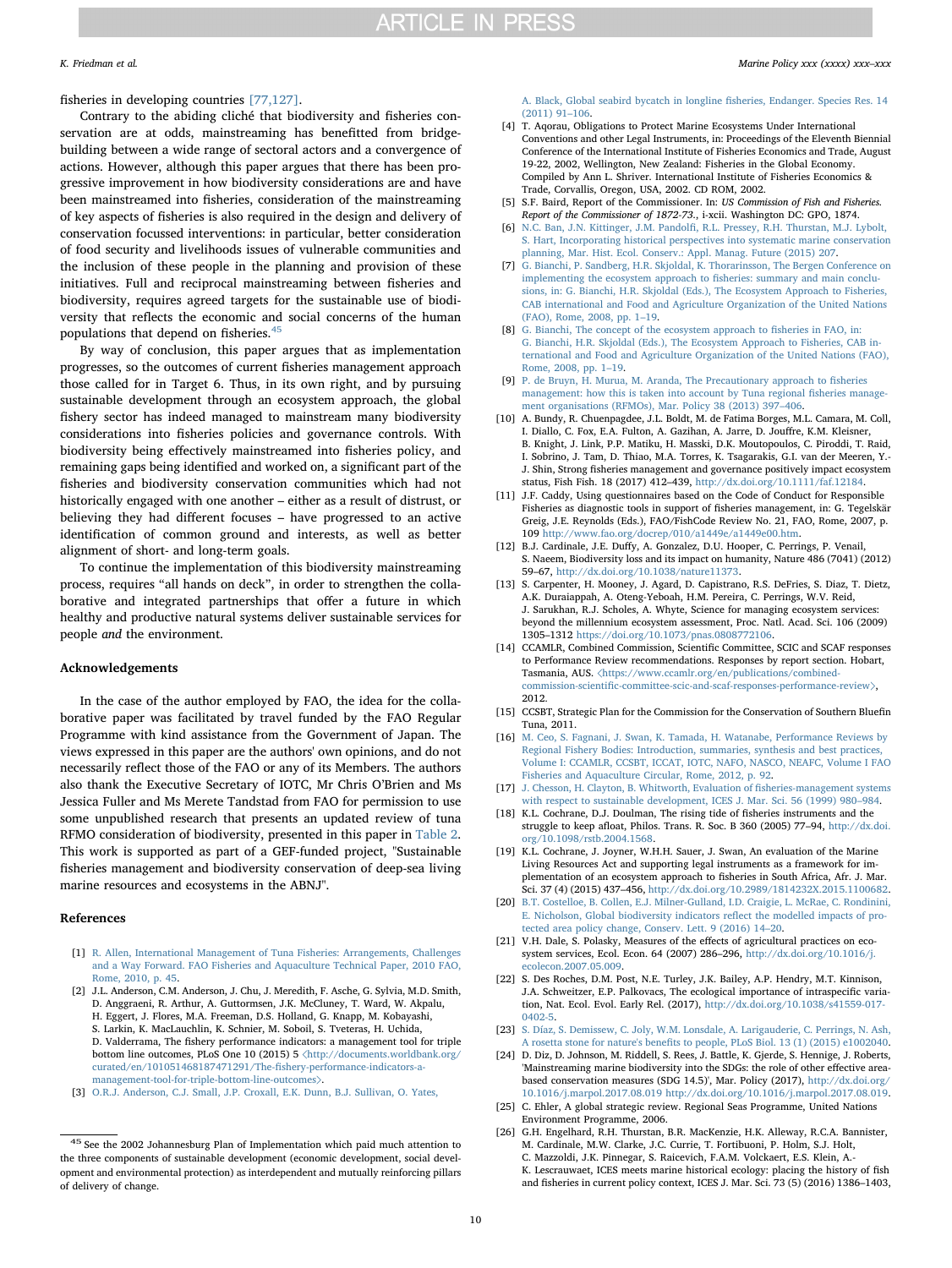## K. Friedman et al. *Marine Policy xxx (xxxx) xxx–xxx*

[http://dx.doi.org/10.1093/icesjms/fsv219.](http://dx.doi.org/10.1093/icesjms/fsv219)

- <span id="page-10-10"></span>[27] FAO, Code of Conduct for Responsible Fisheries. Rome, 1995, p. 41. ISBN 92-5- 103834-5.
- <span id="page-10-33"></span>[28] FAO, International Plan of Action for reducing incidental catch of seabirds in longline fisheries. International Plan of Action for the conservation and management of sharks. International Plan of Action for the management of fishing capacity, Rome, 1999, p. 26.
- <span id="page-10-32"></span>[29] FAO, An appraisal of the suitability of the CITES criteria for listing commercially exploited aquatic species. FAO Fisheries Circular. No. 954. Rome, 2000, p. 66.
- <span id="page-10-23"></span>[30] FAO. Indicators to Assess the Performance of Regional Fishery Bodies. 〈[www.fao.](http://www.fao.org/docrep/meeting/003/x9378e.htm) [org/docrep/meeting/003/x9378e.htm](http://www.fao.org/docrep/meeting/003/x9378e.htm)〉.
- <span id="page-10-1"></span>[31] FAO, The ecosystem approach to fisheries. Issues, terminology, principles, institutional foundations, implementation and outlook. FAO Fisheries Technical Paper. No. 443. Rome, 2003a, p. 71.
- <span id="page-10-14"></span>[32] FAO, Appendix 2: The Reykjavik Declaration on Responsible Fisheries in the Marine Ecosystem: 409-411. In M. Sinclair, G. Valdimarsson. Responsible fisheries in the marine ecosytem. Rome (Italy) and Wallingford (UK). FAO and CABI Publishing, 2003b, p. 426.
- <span id="page-10-12"></span>[33] FAO. Review of the State of World Marine Fishery Resources. FAO Fisheries Technical Paper No. 457. Rome, p. 235. (Available from 〈[www.fao.org/3/a-](http://www.fao.org/3/a-y5852e.pdf) $\sqrt{5852e.pdf}$ .
- <span id="page-10-21"></span>[34] FAO, Report of the FAO Workshop on Vulnerable Ecosystems and Destructive Fishing in Deep-sea Fisheries. Rome, 26–29 June 2007. FAO Fisheries Report. No. 829. Rome, FAO, 2008, p. 18.
- [35] FAO, Report of the Expert Consultation on Best Practice Technical Guidelines for IPOA/NPOA–Seabirds. Bergen Norway, 2–5 September 2008. FAO Fisheries and Aquaculture Report. No. 880. Rome, 2008, p. 37.
- [36] [FAO, International Guidelines for the Management of Deep-sea Fisheries in the](http://refhub.elsevier.com/S0308-597X(17)30544-4/sbref22) [High Seas, FAO, Rome, 2009, p. 73.](http://refhub.elsevier.com/S0308-597X(17)30544-4/sbref22)
- <span id="page-10-19"></span>[37] FAO. Evaluation of FAO's support to the implementation of the Code of Conduct for Responsible Fisheries. Food and Agriculture Organization of the United Nations Office of Evaluation (OED) Final Report. Rome, 2012, p. 176. 〈[www.fao.](http://www.fao.org/docrep/meeting/026/me173e.pd) [org/docrep/meeting/026/me173e.pd](http://www.fao.org/docrep/meeting/026/me173e.pd)〉.
- <span id="page-10-20"></span>[38] [FAO, EAF-Nansen Project Report/FAO Rapport du projet EAF-Nansen No.20 FAO,](http://refhub.elsevier.com/S0308-597X(17)30544-4/sbref23) [Rome, 2014, p. 89.](http://refhub.elsevier.com/S0308-597X(17)30544-4/sbref23)
- [39] FAO. The implementation of performance review reports by regional fishery bodies, 2004–2014, by Péter D. Szigeti and Gail L. Lugten. FAO Fisheries and Aquaculture Circular No. 1108. Rome, Italy, 2015.
- <span id="page-10-4"></span>[40] FAO, The State of World Fisheries and Aquaculture 2016.Contributing to Food Security and Nutrition for all. Rome, 2016a, p. 200.
- <span id="page-10-27"></span>[41] FAO, Report of the fifth FAO Expert Advisory Panel for the Assessment of Proposals to Amend Appendices I and II of CITES Concerning Commerciallyexploited Aquatic Species, Rome, 6–10 June 2016. FAO Fisheries and Aquaculture Report No. 1163, Rome, Italy, 2016b.
- <span id="page-10-35"></span>[42] FAO, Report of the Thirty-second Session of the Committee on Fisheries, Rome, 11–15 July 2016, 2017.
- <span id="page-10-18"></span>[43] F.A.O. EAF-Nansen, Project. A How-to Guide on legislating for an ecosystem approach to fisheries. FAO EAF‐Nansen Project Report No 27. Rome, Italy, 2016, p. 68.
- <span id="page-10-26"></span>[44] FAO, SCBD, IUCN-CEM-FEG. Report of the Expert Meeting on Improving Progress Reporting and Working Towards Implementation of Aichi Biodiversity Target 6. Rome, Italy, 9-11 February 2016. FAO (Rome), SCBD (Montreal), IUCN-CEM-FEG (Brussels), 2016, p. 42. 〈<http://www.fao.org/3/a-bl766e.pdf>〉.
- <span id="page-10-30"></span>[45] J. Fischer, K. Erikstein, B. D'Off[ay, M. Barone, S. Guggisberg, Review of the](http://refhub.elsevier.com/S0308-597X(17)30544-4/sbref24) [Implementation of the International Plan of Action for the Conservation and](http://refhub.elsevier.com/S0308-597X(17)30544-4/sbref24) [Management of Sharks. FAO Fisheries and Aquaculture Circular No. 1076, FAO,](http://refhub.elsevier.com/S0308-597X(17)30544-4/sbref24) [Rome, 2012, p. 120.](http://refhub.elsevier.com/S0308-597X(17)30544-4/sbref24)
- [46] [E. Franckx, The Relationship Between CITES, FAO and Related Agreements: Legal](http://refhub.elsevier.com/S0308-597X(17)30544-4/sbref25) [Issues. FAO Fisheries and Aquaculture Circular, 1062 FAO, Rome, 2011, p. 63.](http://refhub.elsevier.com/S0308-597X(17)30544-4/sbref25)
- <span id="page-10-5"></span>[47] J.L.O. Franco, The concept of biodiversity and the history of conservation biology: from wilderness preservation to biodiversity conservation. História (São Paulo) 32, 2, 2013, pp. 21–48. ISSN 1980-4369.
- <span id="page-10-31"></span>[48] K. Friedman, S. Gabriel, O. Abe, et al., Examining the impact of CITES listing of sharks and rays in Southeast Asian fisheries, Fish Fish. (2018) 1–15, [http://dx.doi.](http://dx.doi.org/10.1111/faf.12281) [org/10.1111/faf.12281.](http://dx.doi.org/10.1111/faf.12281)
- <span id="page-10-24"></span>[49] J. Fuller, M. Tandstad, C. Obrien, Comparative analysis of RFMO/A biodiveristy measures for 2006 and 2017. Sustainable Fisheries Management and Biodiversity Conservation of Deep-sea Living Marine Resources and Ecosystems in the Areas Beyond National Jurisdiction (ABNJ) Project. FAO Unpublished Report, 2017, p. 28.
- <span id="page-10-17"></span>[50] [S.M. Garcia, The precautionary principle: its implication on capture](http://refhub.elsevier.com/S0308-597X(17)30544-4/sbref27) fisheries [management, Ocean Coast. Manag. 22 \(1993\) 99](http://refhub.elsevier.com/S0308-597X(17)30544-4/sbref27)–125.
- <span id="page-10-7"></span>[51] S.M. Garcia, C.H. Newton, Responsible fi[sheries: an overview of FAO policy de](http://refhub.elsevier.com/S0308-597X(17)30544-4/sbref28)velopments (1945–[1994\), Mar. Poll. Bull. 19 \(6](http://refhub.elsevier.com/S0308-597X(17)30544-4/sbref28)–12) (1994) 528–536.
- [52] S.M. Garcia, D.J. Doulman, FAO'S Fisheries Programme and the Plan of Implementation of the World Summit on Sustainable Development, in: S.A. Ebbin, A. Håkon Hoel, A.K. Sydnes (Eds.), A Sea Change: The Exclusive Economic Zone and Governance Institutions for Living Marine Resources, Dordrecht: Springer, Netherlands, 2005, pp. 169–193, , [http://dx.doi.org/10.1007/1-4020-3133-5\\_11.](http://dx.doi.org/10.1007/1-4020-3133-5_11)
- <span id="page-10-11"></span>[53] Governance of marine fi[sheries and biodiversity conservation, in: S.M. Garcia,](http://refhub.elsevier.com/S0308-597X(17)30544-4/sbref30) [J. Rice, A. Charles \(Eds.\), Interaction and Coevolution, Wiley-Blackwell,](http://refhub.elsevier.com/S0308-597X(17)30544-4/sbref30) [Chichester, UK, 2014, p. 511.](http://refhub.elsevier.com/S0308-597X(17)30544-4/sbref30)
- [54] [S.M. Garcia, D.J. Staples, Sustainability reference systems and indicators for re](http://refhub.elsevier.com/S0308-597X(17)30544-4/sbref31)sponsible marine capture fi[sheries: a review of concepts and elements for a set of](http://refhub.elsevier.com/S0308-597X(17)30544-4/sbref31) [guidelines, Mar. Freshw. Res. 51 \(5\) \(2000\) 385](http://refhub.elsevier.com/S0308-597X(17)30544-4/sbref31)–426.
- <span id="page-10-15"></span>[55] [S.M. Garcia, A. Zerbi, C. Aliaume, T. Do Chi, G. Lasserre, The Ecosystem Approach](http://refhub.elsevier.com/S0308-597X(17)30544-4/sbref32)

[to Fisheries. Issues, Terminology, Principles, Institutional Foundations,](http://refhub.elsevier.com/S0308-597X(17)30544-4/sbref32) [Implementation and Outlook. FAO Fisheries Technical Paper, 2003 FAO, Rome,](http://refhub.elsevier.com/S0308-597X(17)30544-4/sbref32) [2003, p. 71.](http://refhub.elsevier.com/S0308-597X(17)30544-4/sbref32)

- [56] [K.J. Gaston, S.F. Jackson, L. Cantu´-Salazar, G. Cruz-Pinon, The ecological per](http://refhub.elsevier.com/S0308-597X(17)30544-4/sbref33)[formance of protected areas, Annu. Rev. Ecol. Evol. Syst. 39 \(2008\) 93](http://refhub.elsevier.com/S0308-597X(17)30544-4/sbref33)–113.
- T. Gehring, E. Rufi[ng, When arguments prevail over power: the CITES procedure](http://refhub.elsevier.com/S0308-597X(17)30544-4/sbref34) [for the listing of endangered species, Glob. Environ. Polit. 8 \(2\) \(2008\) 123](http://refhub.elsevier.com/S0308-597X(17)30544-4/sbref34)–148. [58] M. Gianni, S. Fuller, D.E.J. Currie, K. Schleit, B. Pike, L. Goldsworthy, B. Weeber,
- <span id="page-10-22"></span>S. Owen, A. Friedman, How much longer will it take?: A ten-year review of the implementation of United Nations General Assembly resolutions 61/105, 64/72 and 66/68 on the management of bottom fisheries in areas beyond national jurisdiction. Deep Sea Conservation Coalition, 2016, p. 133.
- <span id="page-10-29"></span>[59] [R. Gillett, Monitoring and Management of the Humphead Wrasse, Cheilinus](http://refhub.elsevier.com/S0308-597X(17)30544-4/sbref35) [Undulatus. FAO Fisheries and Aquaculture Circular, No. 1048 FAO, Rome, 2010,](http://refhub.elsevier.com/S0308-597X(17)30544-4/sbref35) [p. 62.](http://refhub.elsevier.com/S0308-597X(17)30544-4/sbref35)
- <span id="page-10-28"></span>[60] [E. Gilman, C.G. Lundin, Minimizing bycatch of sensitive species groups in marine](http://refhub.elsevier.com/S0308-597X(17)30544-4/sbref36) capture fi[sheries: lessons from commercial tuna](http://refhub.elsevier.com/S0308-597X(17)30544-4/sbref36) fisheries, in: Q. Grafton, [R. Hilborn, D. Squires, M. Tait, M. Williams \(Eds.\), Handbook of Marine Fisheries](http://refhub.elsevier.com/S0308-597X(17)30544-4/sbref36) [Conservation and Mangement, Oxford University Press, 2008.](http://refhub.elsevier.com/S0308-597X(17)30544-4/sbref36)
- [61] E. Gilman, K. Passfield, K. Nakamura, Performance of regional fisheries management organizations: ecosystem-based governance of bycatch and discards, Fish Fish. 15 (2014) 327–351, [http://dx.doi.org/10.1111/faf.12021.](http://dx.doi.org/10.1111/faf.12021)
- [62] D. Gréboval, (comp.). Report and Documentation of the International Workshop on Factors Contributing to Unsustainability and Overexploitation in Fisheries, Bangkok, Thailand, 4–8 February 2002. FAO Fisheries Report No. 672, Rome, FAO, 2002, p. 173.
- <span id="page-10-25"></span>[63] [S. Guggisberg, The use of CITES for commercially-exploited](http://refhub.elsevier.com/S0308-597X(17)30544-4/sbref38) fish species, Hambg. Stud. Marit. Aff[. 35 \(2016\) 453.](http://refhub.elsevier.com/S0308-597X(17)30544-4/sbref38)
- <span id="page-10-3"></span>[64] J.A. Gulland, Goals and Objectives of Fishery Management. FAO Fisheries Technical Paper No 166, Food and Agriculture Organization of the United Nations, 1977, p. 28 〈<https://archive.org/details/goalsandobjectiv034694mbp>〉.
- [65] [P. Gullestad, A. Abotnes, G. Bakke, M. Skern-Mauritzen, K. Nedreaas, G. Søvik,](http://refhub.elsevier.com/S0308-597X(17)30544-4/sbref40) Towards ecosystem-based fi[sheries management in Norway - Practical tools for](http://refhub.elsevier.com/S0308-597X(17)30544-4/sbref40) [keeping track of relevant issues and prioritising management e](http://refhub.elsevier.com/S0308-597X(17)30544-4/sbref40)fforts, Mar. Policy [77 \(2017\) 104](http://refhub.elsevier.com/S0308-597X(17)30544-4/sbref40)–110.
- <span id="page-10-13"></span>[66] I. Hoffmann, J. Belanger, D. Bartley, R. Baumung, S. Diulgheroff, J. Koskela, The state of genetic resources for food and agriculture: challenges and opportunities. Proceedings of the XI International Symposium on Genetic Resources for the Americas and the Caribbean, 15th to the 18th of October 2017, Guadalajara, Jalisco, Mexico, p. 5, in press.
- <span id="page-10-34"></span>[67] G. Hosch, Analysis of the implementation and impact of the FAO Code of Conduct for Responsible Fisheries since 1995. Rome, FAO. FAO Fisheries and Aquaculture Circular, 1038, 2009, p. 99.
- <span id="page-10-2"></span>[68] B.J. Huntley, Good news from the South: biodiversity mainstreaming – A paradigm shift in conservation? South Afr. J. Sci. 110 (9/10) (2014), [http://dx.doi.org/10.](http://dx.doi.org/10.1590/sajs.2014/a0080) [1590/sajs.2014/a0080.](http://dx.doi.org/10.1590/sajs.2014/a0080)
- [69] [B.J. Huntley, K.H. Redford, Mainstreaming Biodiversity in Practice: a STAP](http://refhub.elsevier.com/S0308-597X(17)30544-4/sbref42) [Advisory Document, Global Environment Facility, Washington, DC, 2014, p. 88.](http://refhub.elsevier.com/S0308-597X(17)30544-4/sbref42)
- [70] ICCAT, Report of the Independent Performance Review of ICCAT. Madrid, Spain, 2009.
- <span id="page-10-9"></span>[71] ICES, Report of the Ecosystem Effects of Fishing Working Group ICES C.M. 1992/ G:11, 1992, p. 147.
- [72] ICES. Understanding marine socio-ecological systems: Including the human dimension in Integrated Ecosystem Assessments. ICES Symposium, organized in Brest (France), May 30 to June 2016, by ICES, PICES, Ifremer, UBO, CSIRO, NOAA, CMS, FRDC, IUEM and Belmont Forum. 〈[http://www.ices.dk/news-and](http://www.ices.dk/news-and-events/symposia/MSEAS/Pages/MSEAS.aspx)[events/symposia/MSEAS/Pages/MSEAS.aspx](http://www.ices.dk/news-and-events/symposia/MSEAS/Pages/MSEAS.aspx)〉.
- [73] IOTC. Update on Progress Regarding Resolution 09/01- On the Performance Review Follow-Up. IOTC-20140S18-07 Rev\_1[E].
- <span id="page-10-6"></span>[74] [IUCN-UNEP-WWF, World Conservation Strategy: Living Resource Conservation](http://refhub.elsevier.com/S0308-597X(17)30544-4/sbref43) [for Sustainable Development, IUCN, Gland, Switzerland, 1980, p. 77.](http://refhub.elsevier.com/S0308-597X(17)30544-4/sbref43)
- <span id="page-10-16"></span>[75] M.J. Juan-Jordá, H. Murua, H. Arrizabalaga, N.K. Dulvy, V. Restrepo, Report card on ecosystem-based fisheries management in tuna regional fisheries management organizations, Fish Fish. 2017 (2017) 1–19, [http://dx.doi.org/10.1111/faf.12256.](http://dx.doi.org/10.1111/faf.12256)
- [76] P. Kareiva, M. Mervier, R. Lalasz, Conservation in the anthropocene. beyond solitude and fragility, Breakthr. Inst. 2012 (2012) 6 〈[http://thebreakthrough.org/](http://thebreakthrough.org/index.php/journal/past-issues/issue-2/conservation-in-the-anthropocene#) [index.php/journal/past-issues/issue-2/conservation-in-the-anthropocene#](http://thebreakthrough.org/index.php/journal/past-issues/issue-2/conservation-in-the-anthropocene#)〉.
- <span id="page-10-36"></span>[77] K.A. Karr , R. Fujita , R. Carcamo , L. Epstein , J.R. Foley , J.A. Fraire-Cervantes , M. Gongora , O.T. Gonzalez-Cuellar , P. Granados-Dieseldorff , J. Guirjen , A.H. Weaver , H. Licón-González , E. Litsinger , J. Maaz , R. Mancao , V. Miller , R. Ortiz-Rodriguez , T. Plomozo-Lugo , L.F. Rodriguez-Harker , S. Rodríguez-Van Dyck , A. Stavrinaky , C. Villanueva-Aznar , B. Wade , D. Whittle , J.P. Kritzer , Integrating Science-Based Co-management, Partnerships, Participatory Processes and Stewardship Incentives to Improve the Performance of Small-Scale Fisheries. Front. Mar. Sci. 4:235. [http://dx.doi.org/10.3389/fmars.2017.00345.](http://dx.doi.org//10.3389/fmars.2017.00345) ISSN= 2296–7745, 2017.
- <span id="page-10-8"></span>[78] [L. Kimball, The International Legal regime of the high Seas and the seabed beyond](http://refhub.elsevier.com/S0308-597X(17)30544-4/sbref46) [the limits of National Jurisdiction and options for cooperation for the](http://refhub.elsevier.com/S0308-597X(17)30544-4/sbref46) [Establishment of marine protected areas \(MPAs\) in marine areas beyond the limits](http://refhub.elsevier.com/S0308-597X(17)30544-4/sbref46) [of National Jurisdiction. Montreal, Canada. Secretariat of the Convention on](http://refhub.elsevier.com/S0308-597X(17)30544-4/sbref46) [biological diversity, CBD Tech. Ser. 19 \(2005\) 65.](http://refhub.elsevier.com/S0308-597X(17)30544-4/sbref46)
- <span id="page-10-0"></span>[79] [R.T. Lackey, Radically contested assertions in ecosystem management, J. Sus. For.](http://refhub.elsevier.com/S0308-597X(17)30544-4/sbref47) [9 \(1\) \(1999\) 21](http://refhub.elsevier.com/S0308-597X(17)30544-4/sbref47)–34.
- [80] [P.A. Larkin, Concepts and issues in marine ecosystem management, Rev. Fish Biol.](http://refhub.elsevier.com/S0308-597X(17)30544-4/sbref48) [Fish. 6 \(1996\) 39](http://refhub.elsevier.com/S0308-597X(17)30544-4/sbref48)–164.
- [81] S.E. Lester, B.S. Halpern, K. Grorud-Colvert, J. Lubchenco, B.I. Ruttenberg,